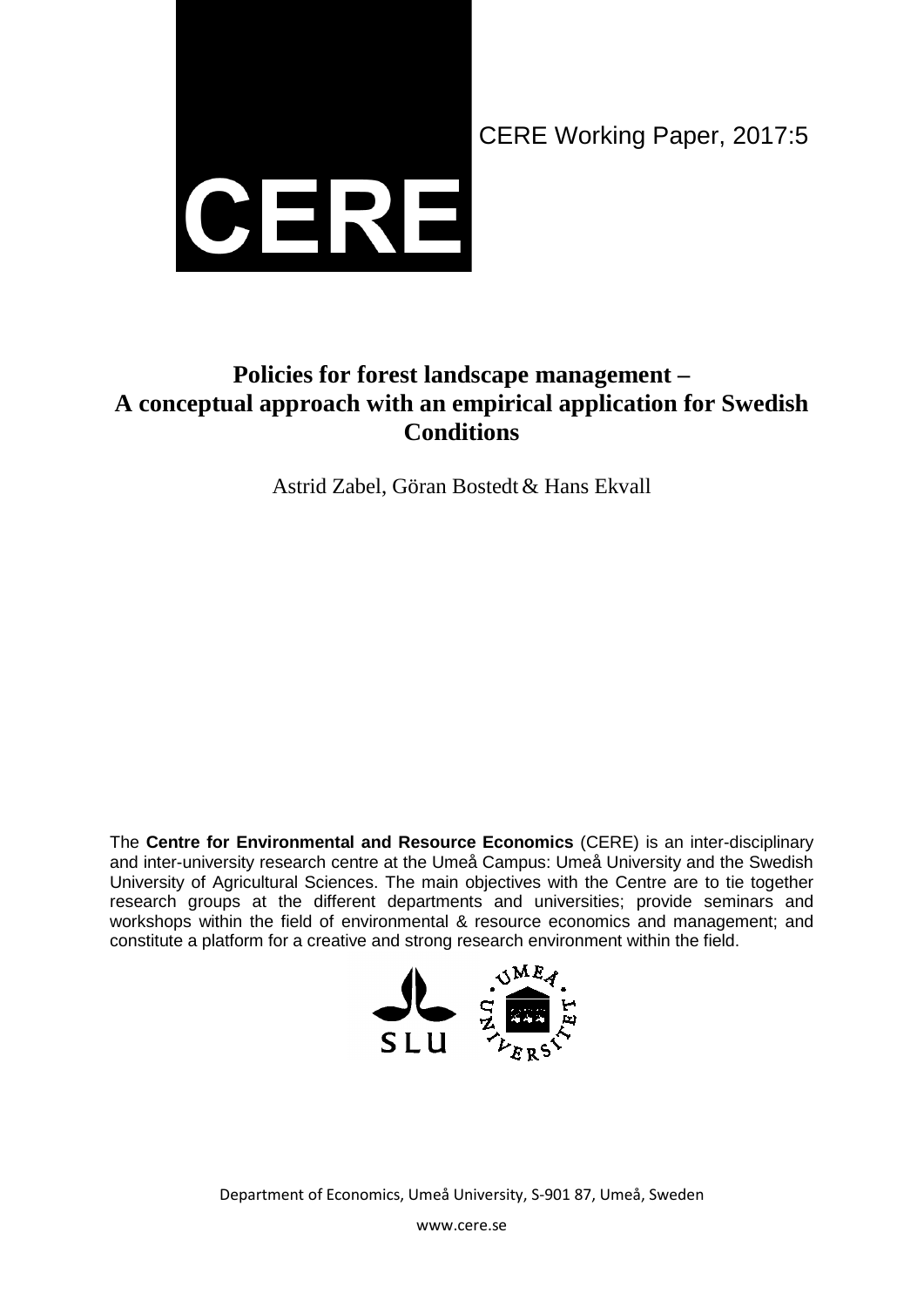# **Policies for forest landscape management –**

# **A conceptual approach with an empirical application for Swedish conditions**

Astrid Zabel<sup>a</sup>, Göran Bostedt<sup>b</sup> & Hans Ekvall<sup>b</sup>

<sup>a</sup>Corresponding author: School of Agricultural, Forest and Food Sciences, Bern University of Applied Sciences, Länggasse 85, 3052 Zollikofen, Switzerland. Email: astrid.zabel@bfh.ch Tel +41 (0)31-9102902

**b** CERE, Center of Environmental and Resource Economics and Department of Forest Economics, Swedish University of Agricultural Sciences, SLU, 901 83, Umeå, Sweden

#### **Abstract**

Habitat loss and habitat fragmentation are major factors leading to forest biodiversity decline. This paper discusses landscape planning as strategy to improve connectivity in a landscape with a heterogeneous distribution of ecologically valuable areas across land owners. A tax-fund system is proposed, that following the principle of common but differentiated responsibility, tries to spread the burden of conservation equally across land owners while optimizing the environmental outcome. Design options of such a tax-fund system are discussed along the lines of a simple theoretical model. Financial effects of a tax-fund system are computed for a small model landscape set in Sweden. Two design questions stand out as particularly important. The first is whether the policy is intended to be self-sustained among the land owners or if the budget can be supplemented by general tax money. The second is whether the land owners or the relevant authority select the stands for conservation set-aside.

**Funding**: We kindly acknowledge funding by the Swedish Environmental Protection Agency Dnr: 802-0243-15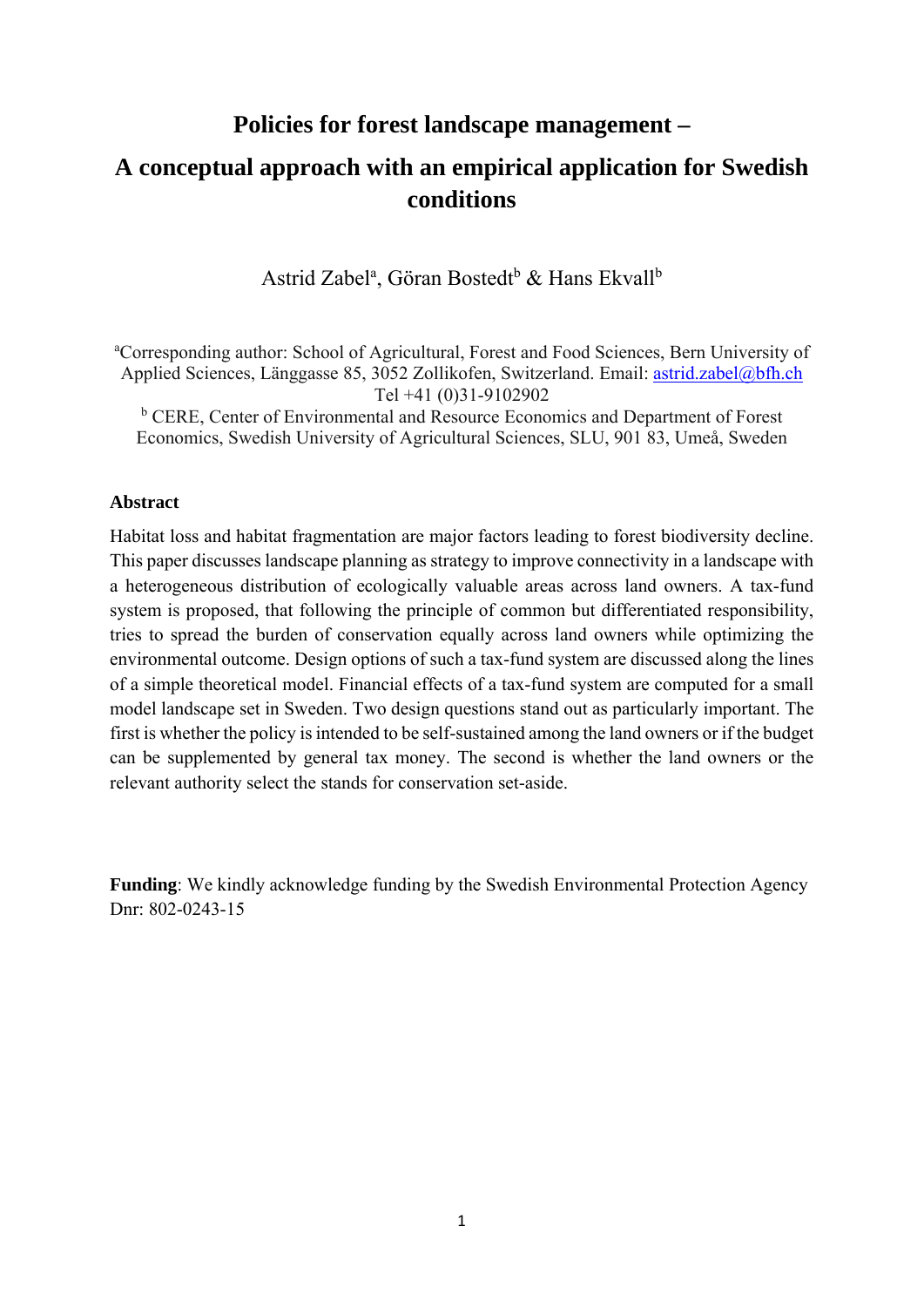## **1. Introduction**

Globally, a major driver of biodiversity loss in general, and in forests in specific, is habitat destruction (Haddad et al. 2015). Habitat destruction can be seen as a combination of two different phenomena – habitat loss and habitat fragmentation (Fahrig 2003). In this paper we suggest that landscape approaches may be a way forward to decrease habitat destruction and to help countries comply with the targets and obligations set out by international agreements. At the international level, the 20 Aichi Biodiversity Targets which form a part of the Convention of Biological Diversity's (CBD) Strategic Plan for Biodiversity 2011-2020 are important milestones (UNEP, 2013). Target 11 states the ambition to, by 2020, conserve at least 17 per cent of terrestrial areas through effectively and equitably managed, ecologically representative and well-connected systems of protected areas and other effective area-based conservation measures that are integrated into the wider landscapes. Within the EU, the EU habitat directive (Council Directive 92/43/EEC), also called Natura2000, in addition obliges member states to establish a strict protection regime for some of the listed species, including the protection of breeding sites and resting places.

Spatially, Aichi target nr. 11 refers to the landscape scale. "Landscape", per se, is a widely used term which has several distinct connotations. Conceptually, landscape definitions can be categorized into environment-centered approaches (e.g. in Piorr (2003) and human-centered approaches (e.g. as in the European Landscape Convention). Taking a perspective between the two definitions above Sayer et al. (2013) argue that a landscape can be seen as an arena or dynamic system which is governed by ecological, physical and societal rules and relationships. The landscape boundary is defined by the actors' objectives. Thus from this perspective, the landscape relevant to an environmental policy maker may be equivalent to his or her jurisdiction while the landscape relevant, for example, to a single forest estate owner within that jurisdiction may be significantly smaller.

Although landscape planning for conservation may seem a fairly straightforward approach to improve connectivity of ecologically valuable areas, policy design becomes difficult when landowners are unequally affected by restrictions. Few studies address policy analysis in this area and little is known about financial effects of different policy approaches for forest owners (Parkhurst et al. 2002; Parkhurst and Shogren 2007; Bell et al. 2016).

This paper adds to this literature by proposing a tax-fund system, in which forest owners pay a certain tax and the funds generated through the tax are used to compensate forest owners that are required to set-aside land for conservation purposes. We develop a simple theoretical model to help explain the structure of this tax-fund system. To gain first empirical insights on the taxfund system, we chose Sweden as a case study. A workshop conducted with forest stakeholders in Sweden allows us to derive an understanding of the relative importance of different design aspects of such a tax-fund system in practice. Moreover, in order to shed light on financial effects of different policies in heterogeneous landscapes with unequal distributions of ecological value across forest estates, we present simulation results for a small model landscape set in Sweden. A major question is whether the landowners can achieve an optimal allocation of conservation sites at least costs by means of a self-sustained tax-fund system, or whether additional government funding is necessary to achieve the optimal solution.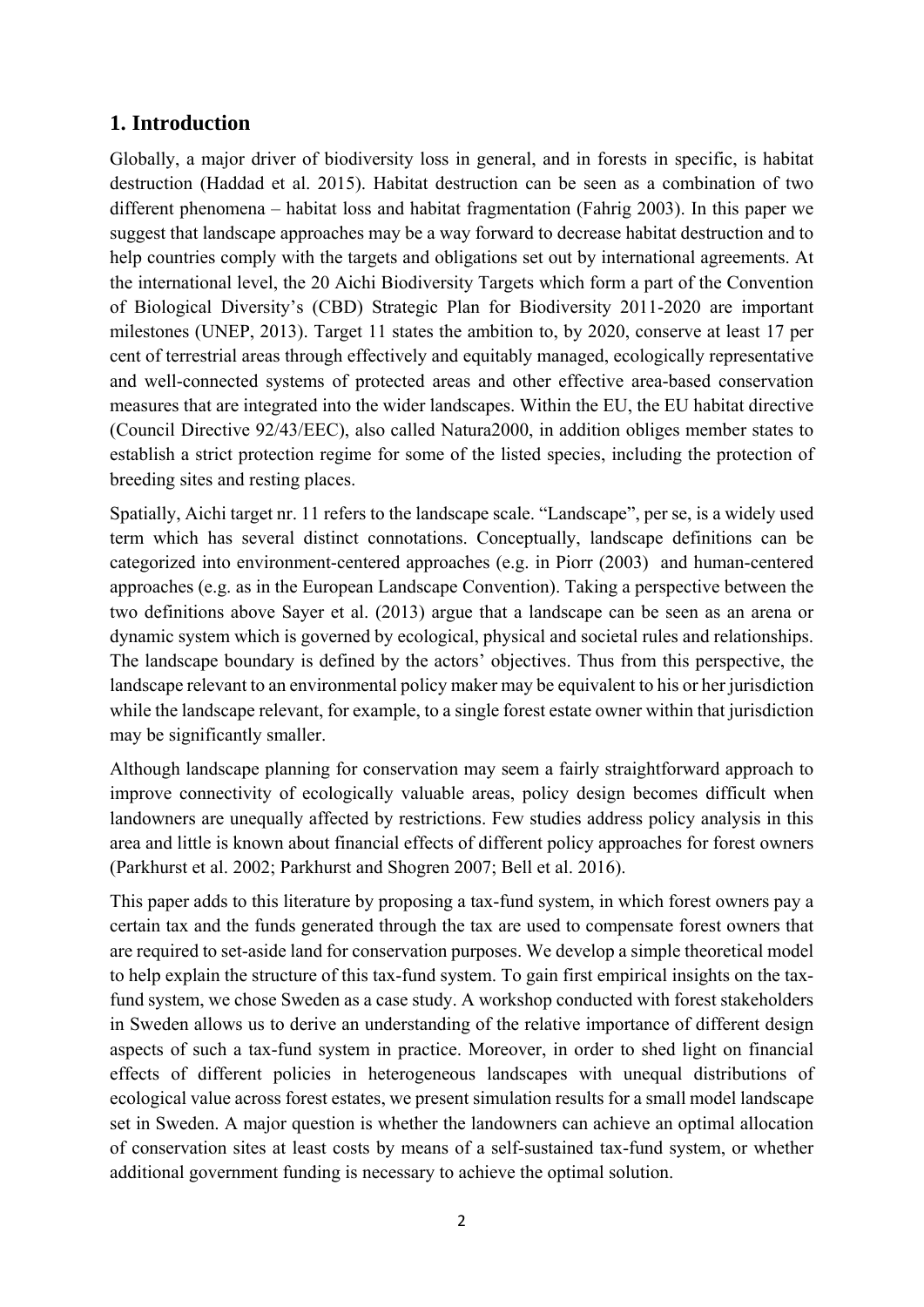## **2. Model and Methods**

Within a forest landscape, stands of high conservation value are unlikely to be equally distributed across forest owners. Implementing a landscape approach for conservation will thus result in unequal burdens among forest owners, with some required to set aside large amounts of forest while others may need to only set aside little or none at all. A tax-fund system follows the principle of common but differentiated responsibility, in the sense that all forest owners are responsible for conservation and are obliged to contribute. At the same time there is differentiation in the share of set aside between landowners, given the unequal distribution of ecologically valuable sites. Building on the common responsibility of all forest owners, the taxfund system seeks to level out these differences by imposing a tax on non-conserved land. The funds generated through the tax are used to compensate for the opportunity cost of the conserved land. Internationally, there is a nascent interest in this type of tax-fund system in forestry, see e.g. the California lumber tax of which proceeds are, inter alia, used to reduce the costs of wild land fire suppression (Bill number AB1492).

Below, we first present a model that serves as background for the case study set in Sweden. Section 2.2.1 presents the workshop survey method and section 2.2.2 introduces the simulation methods for the financial effects analysis.

#### **2.1 Model**

A simple model of a social planner´s problem eq. (1) and a representative forest owner´s problem eq. (3) is developed to help structure the discussion of issues around the proposed taxfund system. The social planner's choice variable is the amount of land for conservation in the landscape. The forest owner's choice variable is the amount of productive land, as opposed to set aside land for conservation, within the limits of his own estate. Set in the framework of a tax-fund system, the social planner seeks to determine the optimal amount of conservation area by balancing environmental benefits against opportunity costs of conservation. The forest owner maximizes private income by choosing the optimal amount of productive land, while taking into account the incentives generated by the tax-fund system.

The superscript "SP" stands for social planner and "f" for forest owner. In the following, capital letters stand for variables at landscape scale and lower case letters stand for the private forest owner scale.

The landscape consists of L ha of forest land. The land constraint is given by  $L = X + Q$ , where X are the hectares that are conserved in the entire landscape and  $\ddot{\theta}$  is the non-conserved forest area. Equivalently, the forest owner's estate consists of  $l = x + q$ , where x is the area of conserved land and  $q$  is the area of non-conserved land that belongs to the forest owner.

The environmental benefit of the conserved land in monetary units is given by the function  $\alpha(X, z)$ , with  $\partial \alpha/\partial X > 0$  and  $\partial^2 \alpha/\partial X^2 < 0$ ; and depends on area, X, and certain characteristics relevant for biodiversity, z. The opportunity cost is expressed by  $\rho(X, \nu)$ ,  $\partial \rho/\partial X > 0$  and depending on the stand characteristics  $\partial^2 \rho/\partial X^2 \ge 0$  or  $\partial^2 \rho/\partial X^2 \le 0$ ; which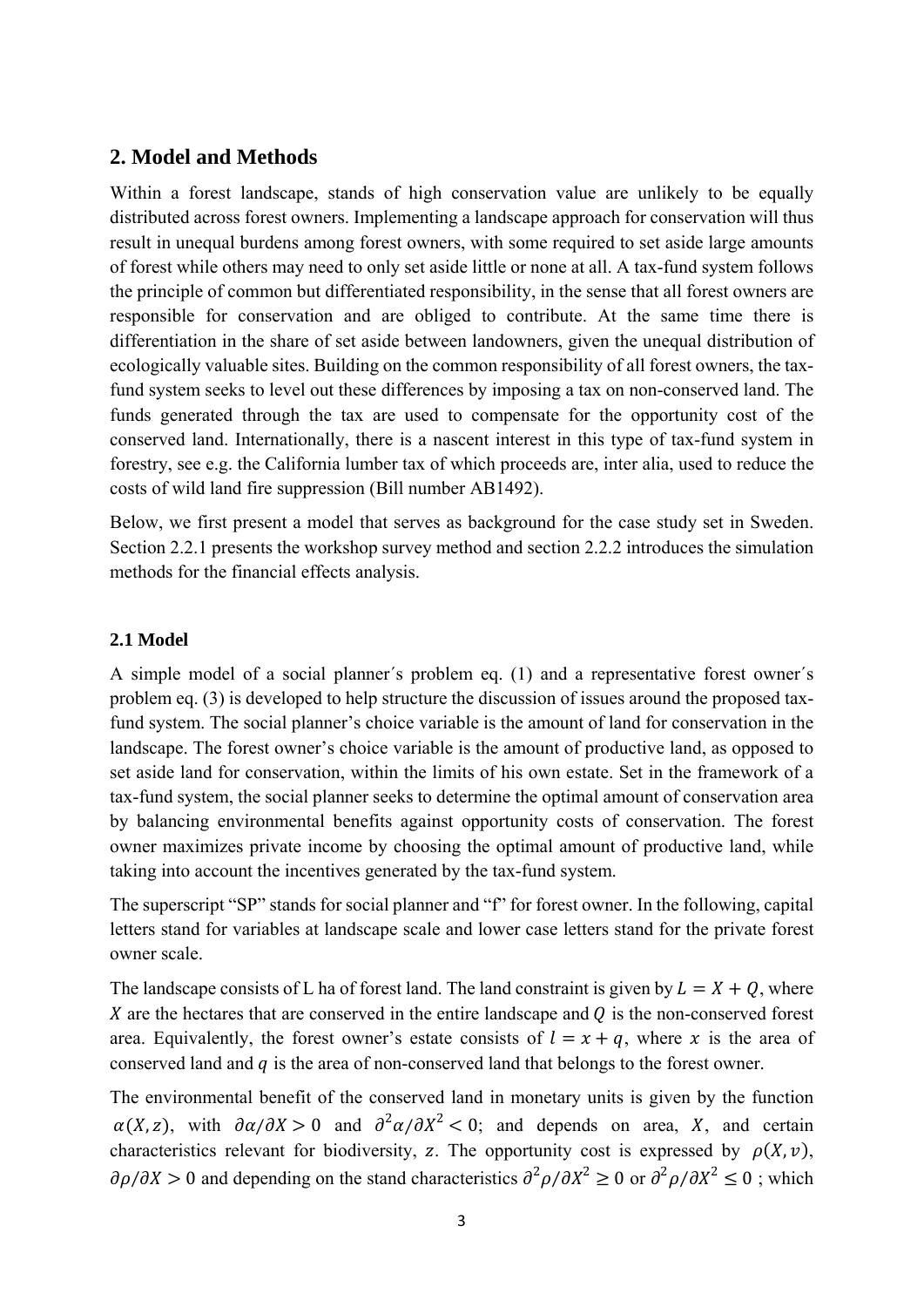is the present value of the land for timber production. It is a function of area,  $X$ , and certain land  $characteristics, v.$ 

The social planner's tax income function for the non-conserved land at landscape scale,  $\tau(Q, v, z, S)$ , with  $\partial \tau / \partial Q > 0$  is a function of the non-conserved area, Q, and the biodiversity and land characteristics  $v$  and  $z$ . The fund can also be alimented by society at large, i.e. through a share of the country's general tax income, S. The conservation reward function which compensates the forest owner,  $t(x, v, z)$ , with  $\partial t / \partial x > 0$  depends on the conserved area x and land characteristics  $\nu$  and  $\nu$ .

#### **Social planner's problem**

The social planner's problem in eq. (1) is thus to choose the amount of land to conserve, X, to maximize the environmental benefit of the conserved land subtractive of its cost of conservation subject to the constraint that the tax income is equal to the amount required for compensation and the land constraint. The social planner's first order condition is given in eq. (2), where  $\lambda$  is the Lagrange multiplier and the land constraint has been substituted into the first constraint. It states that marginal benefit and marginal cost of the amount of conserved land should be equal.

$$
\varphi^{SP} = \max_{x} [\alpha(X, z) - \rho(X, v)]
$$
  
s.t.  $\rho(X, v) = \tau(Q, v, z, S)$  and  $L = X + Q$ , with  $L, X, Q \ge 0$   

$$
\frac{\partial \alpha}{\partial X} - \frac{\partial \rho}{\partial X} + \lambda \left( \frac{\partial \tau}{\partial X} - \frac{\partial \rho}{\partial X} \right) = 0
$$
 (2)

#### **Forest owner's problem**

The forest owner chooses the amount of productive land, i.e. non-conserved land, to maximize private income. In eq. (3) this is composed of the present value of the production area minus the tax on this land plus the compensation for the conserved land subject to his land constraint . In eq. (4) the land constraint has been substituted into the reward function. The forest owner's first order condition in eq. (5) states that the benefit of a marginal unit of productive land minus the tax on this land should be equal to the foregone benefit of not setting aside this land.

$$
\varphi^f = \max_q [\rho(q, v) - \tau(q, v, z) + t(x, v, z)] \tag{3}
$$

s.t. land restriction 
$$
l = x + q
$$
, with  $l, x, q \ge 0$ 

$$
\varphi^f = \max_q [\rho(q, v) - \tau(q, v, z) + t((l - q), v, z)] \tag{4}
$$

$$
\frac{\partial \rho}{\partial q} - \frac{\partial \tau}{\partial q} + \frac{\partial t}{\partial q} = 0 \tag{5}
$$

Building on this small descriptive model, several aspects of policy design can be discussed.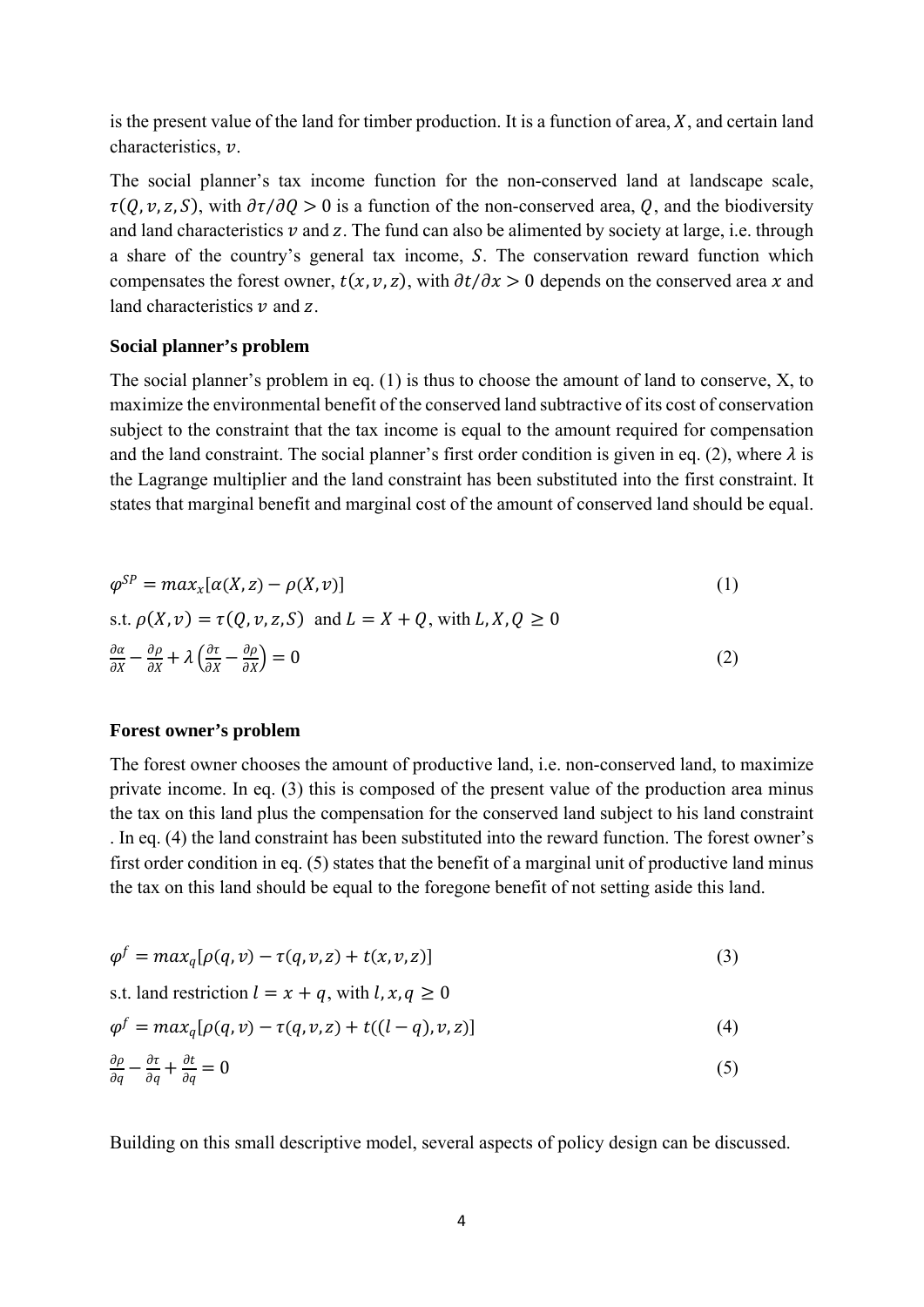#### *2.1.1 Reserve location, continuity and sustainability*

Both a regulator and the land owners will want to decide on the location of the reserves within the landscape. The forest owners most likely will want to optimize the spatial distribution of the reserves alongside production forests. A regulator, acting on behalf of society and weighting e.g. connectivity aspects more strongly, may arrive at a different optimal spatial allocation of the reserves. In terms of the model, a regulator will take into account the environmental benefit function,  $\alpha(X, z)$ . Note that, since we disregard possible environmental valuation motives among the forest owners themselves, this function is not a component of the forest owner's problem. We assume that the forest owner primarily takes into account the opportunity cost of creating a forest reserve,  $\rho(x, y)$ , i.e. the foregone benefits from forest production. The vector of biodiversity characteristics can be a set of indicators, e.g. on dead woody debris or connectivity to other forest reserves. The set of land characteristics relevant to the forest owner, vector  $v$ , may rather contain variables such as average yield or expected yearly income after taxes. Some of the land characteristics contained in vectors  $z$  and  $v$  may be positively correlated or even equal. An example could be dead woody debris which is relevant for biodiversity and average stand age. In this case, a stand that has high biodiversity value often also has high opportunity costs. Reciprocally, there are likely to be stands with low environmental value and low opportunity costs. Ideally, there are also stands with high environmental value but low opportunity cost. From an efficiency perspective, these should be chosen first. Correspondingly, stands with low environmental value and high opportunity cost would be selected last. This reasoning highlights the importance of ecological information about the relationship between the vectors  $z$  and  $v$ .

#### *2.1.2 Room for new ideas and duration of the policy*

In case the landscape planning program is compulsory and the regulator chooses the forest reserve sites, the compensation payment,  $t(x, v, z)$ , merely needs to be perceived as more or less fair by forest owners. However, if the forest owners are supposed to voluntarily sign up for forest reserves, the payment should have incentive power and leave room for new ideas in conservation. The expected duration of the policy's life may also play a role. In the literature on payments for environmental services, for instance, there is a controversial debate on optimal contract length (Drechsler et al. 2017). Short-term contracts are likely to lead to spatially more dynamic conservation networks, which may be acceptable in agro-biodiversity contexts but is likely to be suboptimal from a forest conservation perspective where the goal is often to conserve rare old-growth forest patches (Juutinen et al. 2008; Schöttker et al. 2016). Here we hypothesize that forest owners are likely to be more willing to cooperate in conservation if the policy is long-sighted and there are long time spans between changes. Different possibilities exist to create such incentives. For example, the Finnish METSO program on forest biodiversity creates incentives through a reversed auction mechanism (Juutinen and Ollikainen, 2010). Payments for environmental services, in particular the subgroup of conservation performance payments purportedly also create strong conservation incentives (Ferraro and Kiss 2002; Hasund 2013).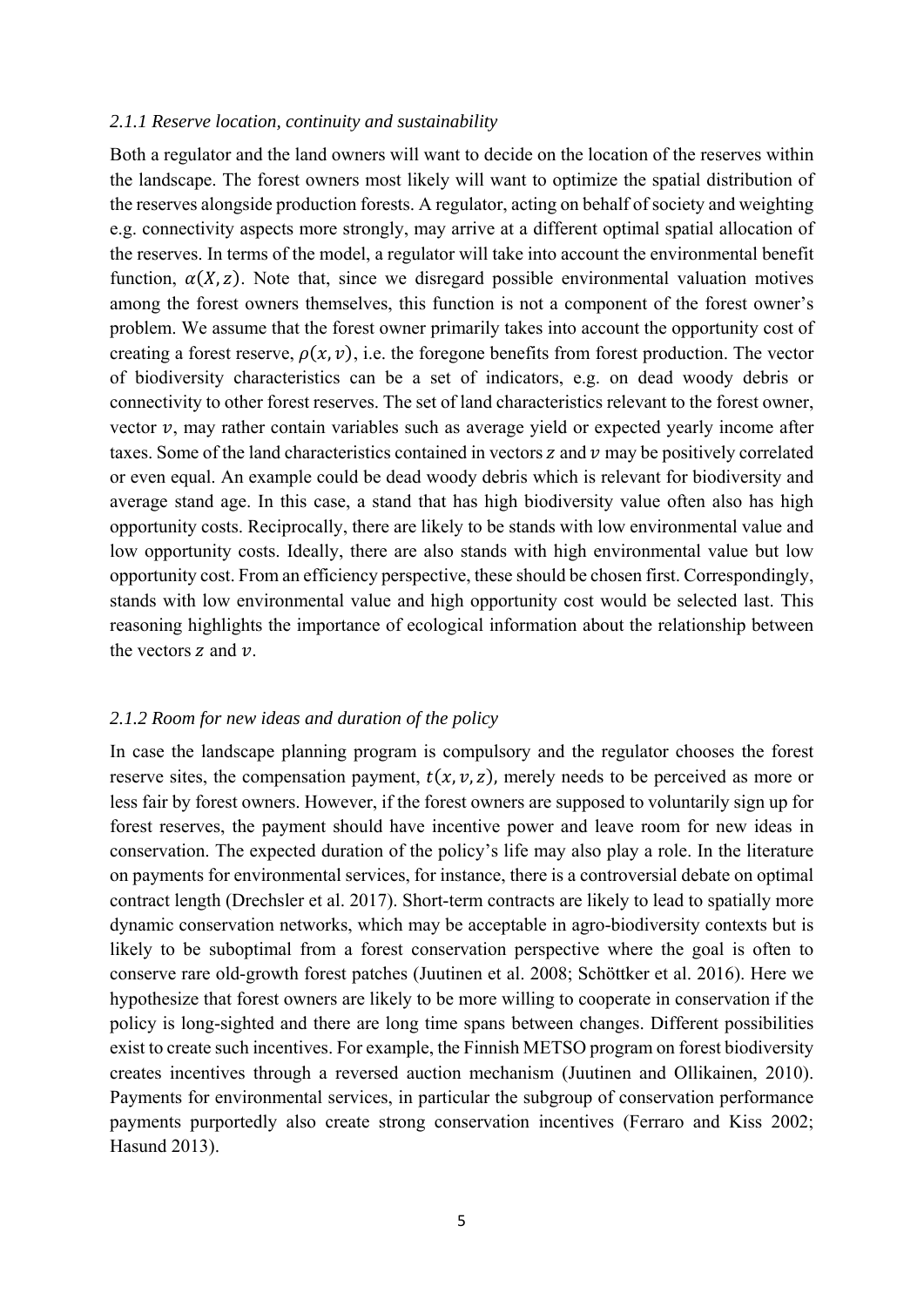#### *2.1.3 Administrative cost*

A further aspect that needs consideration, but that is not explicitly visible in the model, is the frequency of the payment for reserves that are set up for a defined number of years. Comparing the transaction costs of purchasing versus leasing forest land for conservation purposes and disregarding risk concerns, Juutinen et al. (2008) find that in the long run, the present value of transaction costs is higher in the lease option than for one-time land purchases. However, even if transaction costs are lower in a one-time up-front payment, questions around risk and liability in case of forest destruction due to natural hazards, e.g. through fire or pests, arise (Palmer 2011). If payments are issued sequentially, transaction costs are likely to be higher, but it may be easier to share risk between regulator and forest owner.

#### *2.1.4 Vertical and horizontal equity*

An important question is how the funds to compensate forest owners for forest reserves,  $\tau(Q, v, z, S)$ , will be collected. In a purely self-supported, landscape-scale tax-fund system, the funds from society's general tax income,  $S$ , will be zero, implying little vertical equity between forest owners and society at large. Landscape composition becomes relevant because there needs to be a balance between the amount of money required to compensate for the creation of forest reserves and the amount of producing forest stands that aliment the fund through some form of tax.

Horizontal equity implies that the burdens borne by the forest owners in the landscape are perceived to be distributed in a just manner. The number of forest owners in the landscape is likely to have implications for perceptions of equity. If there is a large number of forest owners in the landscape that contribute to the self-supported fund, it may be easier to establish a feeling of horizontal equity, in the sense that many forest owners are contributing small amounts to compensate for the creation of a modest number of forest reserves. In the limit the "landscape" would be defined as the nation and the tax-fund system would then involve all forest owners. However, for a more narrow definition of a landscape, a situation may arise where a selfsupported system would impose high burdens on few forest owners in order to generate the funds required to compensate for the creation of the forest reserves. Such a situation could arise in a federal state (e.g. Germany or the United States) where forest/environmental laws could differ between constituent regions, or for a unitary state (such as Sweden or France) if a taxfund system was implemented in a specific region as a trial measure. In the latter case, forest owners may feel that horizontal equity between forest owners cannot be established and thus the fund should be complimented with government funding. Augmenting the fund with society's general tax income may be argued to be an improvement in terms of vertical equity because, indeed, the entire society derives a benefit of the forest reserves. This would imply following the beneficiary pays principle.

### *2.1.5 Choice of tax-type*

The desire to establish horizontal equity is closely tied to the design of the tax imposed on the forest owner,  $\tau(q, \nu, z)$ . Different types of taxes have been proposed in previous research, that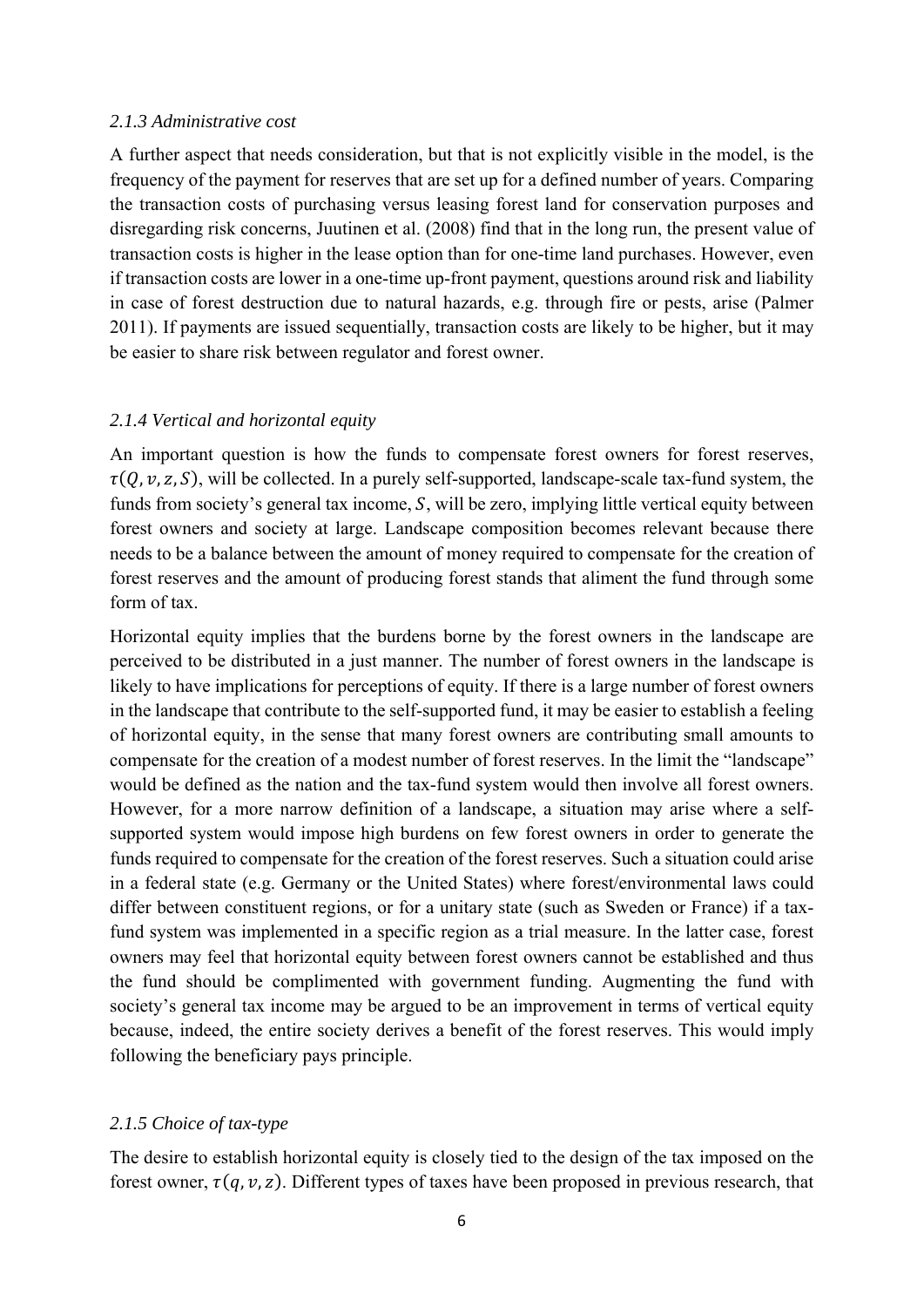apart from area,  $q$ , also take into account different characteristics of the land; as captured in vectors  $z$  and  $v$ . The literature on different forest taxes is reviewed in (Amacher et al., 2009; Gong and Löfgren, 2013; Koskela et al., 2007). Assuming the forest owners follow a Faustmann-style production system, harvest taxes, such as yield and unit taxes, imply a deduction of gross revenues resulting in an incentive for delaying the harvest. This will lengthen the rotation age. Annual lump-sum taxes, such as the site value or site productivity tax have no bearing on the marginal harvest/delay decision and will thus have no effect on rotation age. However, an annual timber tax levied on the stumpage value of growing timber will shorten the private rotation age resulting in the major tax penalty occurring later – at least for less rapidly growing stands typical for Sweden (cf. Englin and Klan, 1990). Which tax design is perceived as most fair or just needs to be clarified empirically.

#### **2.2 Swedish case study**

Sweden is an interesting case in point for an empirical investigation of this policy approach because it is a large wood producing country with a forest cover of about 69% (FAO, 2010) that for several reasons is not fulfilling its biodiversity conservation targets (PROP, 2014/15:1). One of the major hazards to biodiversity is the destruction of forests with long continuity and ecologically favorable characteristics such as large amounts of coarse woody debris and/or significant shares of broadleaved trees. Today, the amount of such forests and other core sites are not sufficient to maintain biological diversity. Moreover, legal requirements on forest management plans were abolished in 1994. The decision was taken in expectation that such planning would continue on a voluntary basis and assuming that the need of such planning is considered as common knowledge. However, as of 2010, forest management plans were developed for only 20 % of the productive forest land in Sweden (Skogsstyrelsen, 2010). According to the Swedish Forestry Agency, it is a general dilemma in conservation that landscape connectivity is not considered (Skogsstyrelsen, 2009).

### **2.2.1 Workshop survey**

To gain insights into the relative importance of these different policy design aspects, we designed a survey addressed to the participants of a workshop held in January 2017 at the Swedish Environmental Protection Agency in Stockholm. The participants were all from Sweden but had different backgrounds; the majority had a background in the forest administration (n=7), others were researchers (n=6) or conservation related stakeholders (n=5). Although a lot of effort was put into contacting and inviting forest owners and representatives of forest owner associations, finally only three stakeholders from this group attended the workshop.

The survey addressed a list of policy design characteristics, which was developed around the discussion of the model above. Explicitly, respondents were asked to distribute 100 points between the 7 choices given in Table 1, a standard ranking question {Vaus 2002 #736}. In an additional question they were asked to indicate what an "equal" distribution of economic burdens means to them. The options 'in proportion to forest area' and 'in proportion to the value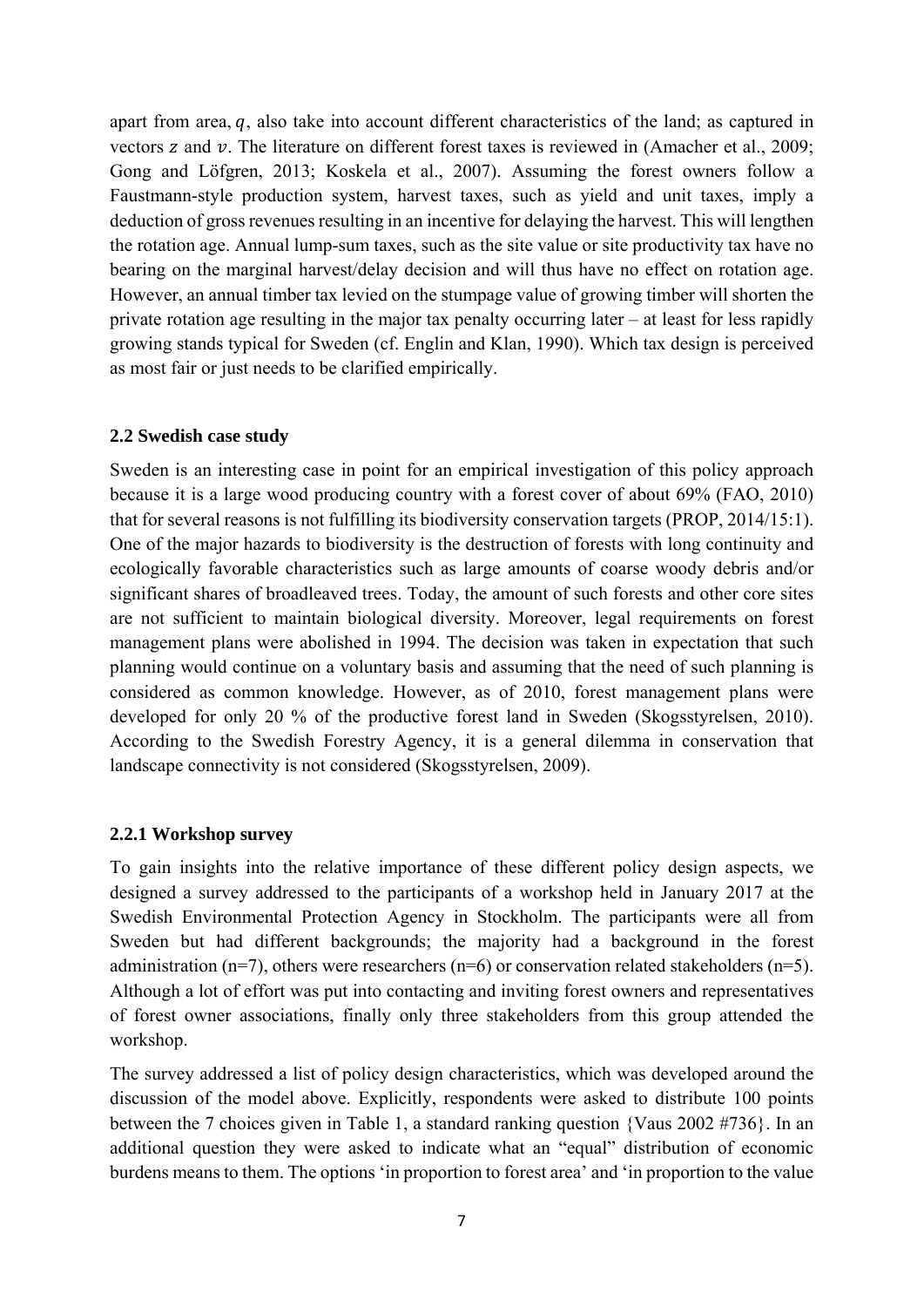of the forest estate' refer to property taxes whereas the other two options rather refer to harvest taxes. The terms were intentionally kept simple for the workshop survey. The participants were requested to answer individually and without discussing with others.

| <b>Question</b>                                                                              |  |  |  |  |  |  |  |
|----------------------------------------------------------------------------------------------|--|--|--|--|--|--|--|
| You can influence the choice of the location of the protected area.                          |  |  |  |  |  |  |  |
| Networks of protected forest areas are created that are continuous and sustainable.          |  |  |  |  |  |  |  |
| The forest policy is long-sighted and consistent and thus there are long timespans between   |  |  |  |  |  |  |  |
| changes.                                                                                     |  |  |  |  |  |  |  |
| The forest policy provides room for new conservation ideas from forest owners.               |  |  |  |  |  |  |  |
| The selection of the protected areas is taken as efficiently as possible to keep the         |  |  |  |  |  |  |  |
| administrative costs for the forest owners low.                                              |  |  |  |  |  |  |  |
| The economic burden of creating protected areas in the forest is borne by the Swedish        |  |  |  |  |  |  |  |
| taxpayers in general as far as possible and not by the forest owners.                        |  |  |  |  |  |  |  |
| The economic burden of creating protected areas in the forest – to the extent it is borne by |  |  |  |  |  |  |  |
| the forest owners $-$ is distributed equally.                                                |  |  |  |  |  |  |  |
|                                                                                              |  |  |  |  |  |  |  |
| Additional question on horizontal equity                                                     |  |  |  |  |  |  |  |
| With "equal" distribution of the economic burden of creating protected areas in the forest I |  |  |  |  |  |  |  |
| mean                                                                                         |  |  |  |  |  |  |  |
| in proportion to forget area                                                                 |  |  |  |  |  |  |  |

**Table 1:** Workshop questions

in proportion to forest area

in proportion to total income from the forest

in proportion to the felled area

in proportion to the value of the forest estate

#### **2.2.2 Simulation of financial effects**

To illustrate the financial effects of a tax-fund system for individual forest owners, we have constructed a stylized, simplified forest landscape with 6 estates with 6 stands each. Although unrealistically small, we argue that, with some caution, the general conclusions from such a simple example can be scaled up to actual forest landscapes.

The management of the stands was planned according to present value maximization using Plan33, a computer program for economic forest management (Ekvall 2014). The timing of final harvest and the number, type (e.g. size of felled trees in relation to those retained), timing and intensity of the thinnings were based on the Faustmann model for defining opportunity cost measures. It is assumed that the stands are tended according to normal forest practice. The applied silvicultural system can be defined as even-aged timber management including regeneration measures, intermediate cuttings and a final clear-cut. The notion of normal forest practice, can be defined as adopting accepted silvicultural measures and complying with the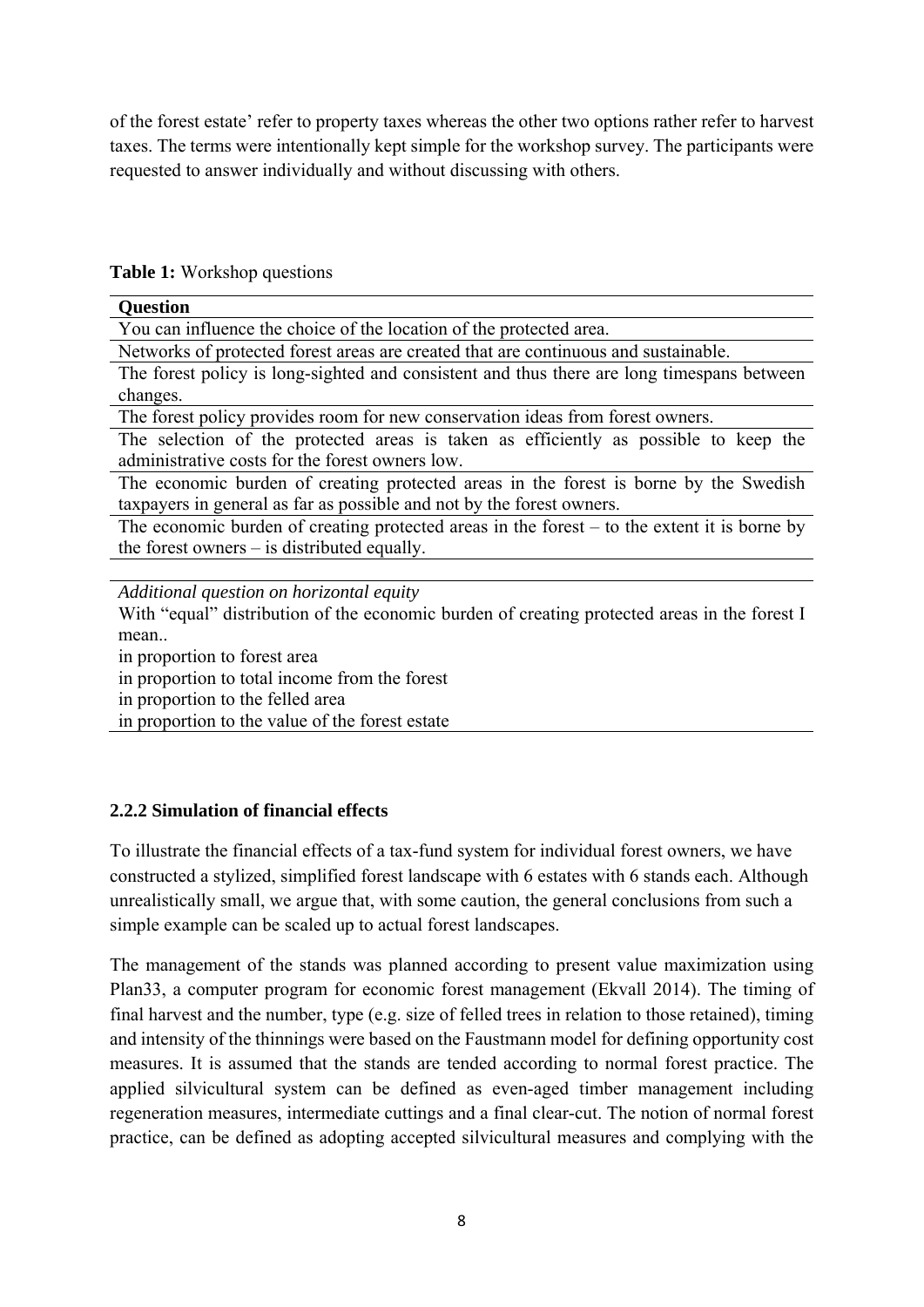Swedish Forest Act to achieve production and environmental objectives stated by governmental authorities.

Initially, assume that complying with the Swedish Forest Act implies setting aside 5% of each stand´s area for the benefit of increased biodiversity. This entails costs that forest owners have to accept according to existing legislation.

As mentioned earlier, an artificial forest landscape was created comprising six estates with six equally large (5 ha =  $50,000$  m<sup>2</sup>) Norway Spruce dominated stands. Given that no more than one of the 18 workshop participants found that forest area was a relevant unit of comparison, at least for equality issues, choosing equal sized estates here does not seem to weaken the informative value of the financial effects analysis. The 36 stands were picked randomly from a data file of a municipality forest in the county of Gävleborg in central Sweden, and are thus representative of spruce stands in that region of Sweden. The chosen stands vary in characteristics such as average yield, average age of the trees in the stand, volume of standing trees, etc. Using current (2016) price lists and cost statistics from the local forest owners' association Mellanskog, and using a 3 % interest rate, soil expectation value, present value of the stand, and expected yearly income after tax was calculated for each stand. In Figure 1 below, some basic data for the six estates are presented.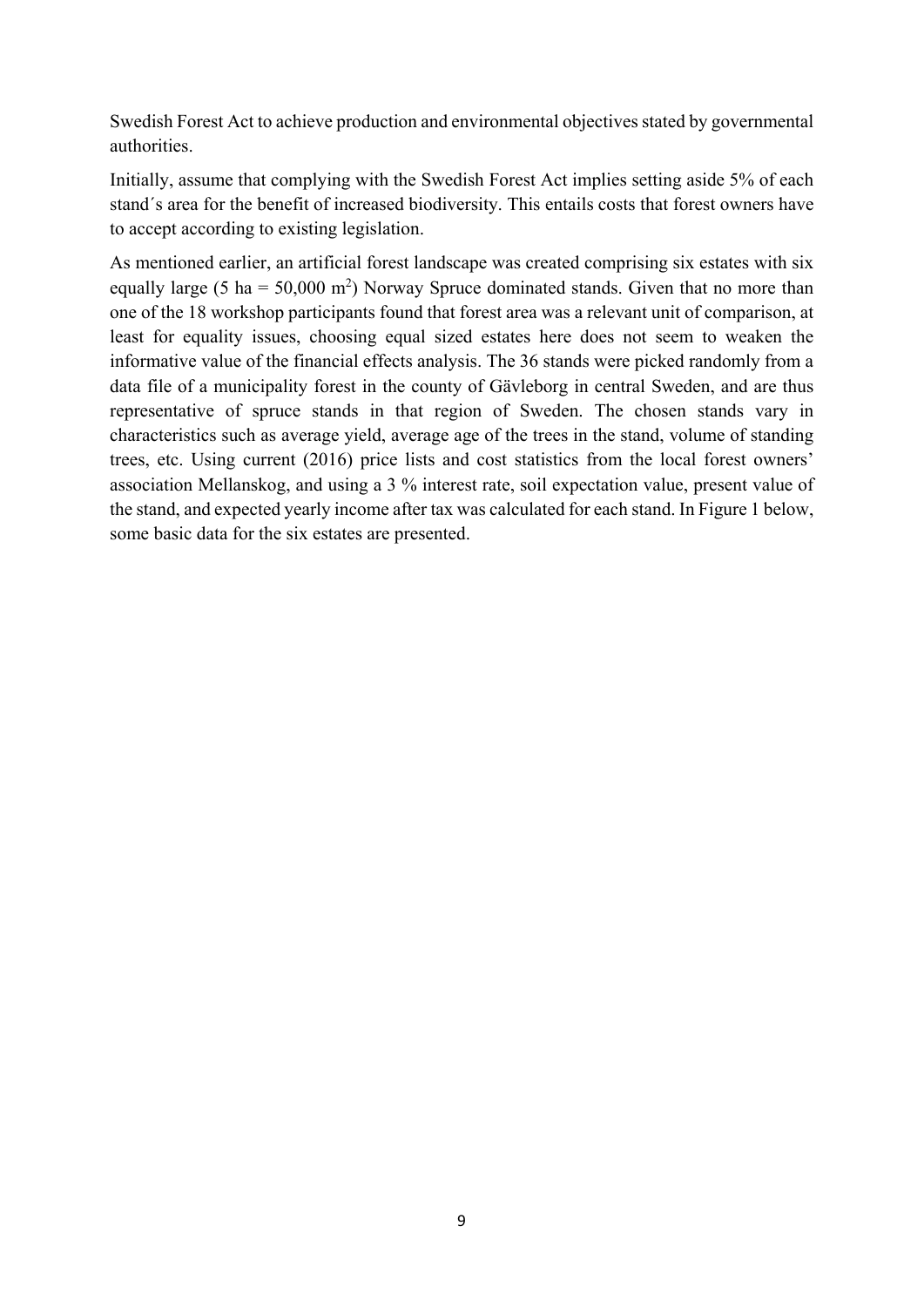| a. Six estates with six stands each   |                                |     |                  |  |              | b. Average yield $m^3$ /ha and year |     |              |  |
|---------------------------------------|--------------------------------|-----|------------------|--|--------------|-------------------------------------|-----|--------------|--|
| 11                                    | 14                             | 41  | 44               |  | 6,3          | 7,8                                 | 8,1 | 6,3          |  |
| 12                                    | 15                             | 42  | 45               |  | 7,8          | 8,7                                 | 9,0 | 6,9          |  |
| 13                                    | 16                             | 43  | 46               |  | 4,9          | 8,1                                 | 9,0 | 5,6          |  |
| 21                                    | 24                             | 51  | 54               |  | 4,9          | 6,9                                 | 6,0 | 6,9          |  |
| 22                                    | 25                             | 52  | 55               |  | 4,1          | 6,3                                 | 6,3 | 6,0          |  |
| 23                                    | 26                             | 53  | 56               |  | 7,2          | 6,0                                 | 6,0 | 6,3          |  |
| 31                                    | 34                             | 61  | 64               |  | 6,9          | 6,9                                 | 6,0 | 6,0          |  |
| 32                                    | 35                             | 62  | 65               |  | 6,9          | 7,8                                 | 6,6 | 6,6          |  |
| 33                                    | 36                             | 63  | 66               |  | 6,9          | 7,8                                 | 7,8 | 8,1          |  |
|                                       | c. Average age of trees, years |     |                  |  |              | d. Standing volume, $m^3/ha$        |     |              |  |
| 11                                    | 96                             | 77  | $\overline{4}$   |  | 10           | 339                                 | 293 | $\mathbf{1}$ |  |
| 129                                   | 22                             | 70  | 101              |  | 250          | 76                                  | 368 | 312          |  |
| 139                                   | 40                             | 70  | $\overline{125}$ |  | 384          | 149                                 | 290 | 274          |  |
| 38                                    | 67                             | 42  | 13               |  | 100          | 201                                 | 181 | 17           |  |
| 5                                     | 45                             | 11  | 95               |  | $\mathbf{1}$ | 189                                 | 7   | 300          |  |
| 101                                   | 107                            | 100 | 54               |  | 237          | 296                                 | 216 | 244          |  |
| 71                                    | 38                             | 76  | 72               |  | 252          | 104                                 | 304 | 197          |  |
| 25                                    | 27                             | 26  | 12               |  | 54           | 73                                  | 64  | 13           |  |
| 19                                    | 41                             | 65  | 38               |  | 34           | 182                                 | 239 | 198          |  |
| e. Present Value of Stand (PVS), 1000 |                                |     |                  |  |              |                                     |     |              |  |
| SEK/ha                                |                                |     |                  |  |              |                                     |     |              |  |
| 9                                     | 68                             | 65  | 9                |  |              |                                     |     |              |  |
| 56                                    | 27                             | 78  | 58               |  |              |                                     |     |              |  |
| 64                                    | 38                             | 68  | 49               |  |              |                                     |     |              |  |
| 12                                    | 40                             | 28  | 10               |  |              |                                     |     |              |  |
| 6                                     | 31                             | 8   | 51               |  |              |                                     |     |              |  |
| 47                                    | 49                             | 36  | 39               |  |              |                                     |     |              |  |
| 46                                    | 24                             | 48  | 32               |  |              |                                     |     |              |  |
| 17                                    | 21                             | 16  | 11               |  |              |                                     |     |              |  |
| 15                                    | 39                             | 49  | 41               |  |              |                                     |     |              |  |

**Figure 1a -e**. Stands in the artificial forest landscape. (SEK1000≈USD112, Jan. 2017)

Figure 1a assigns an identification number to each stand in the landscape. For example stand 12 is stand number 2 in estate number 1. Figure 1b shows the average yield for each stand. As can be seen from Figure 3b, the most productive land is situated in estate number one and four (stands 15, 42 and 43), while low productive land can be found in estate two (stand 21) and in the southwest part of estate one (stand 13). Figure 1c shows the average age for standing trees in each stand and Figure 1d indicates the current volume of trees. Figure 1e shows the distribution of the present value of the stands in this artificial forest landscape. When the forest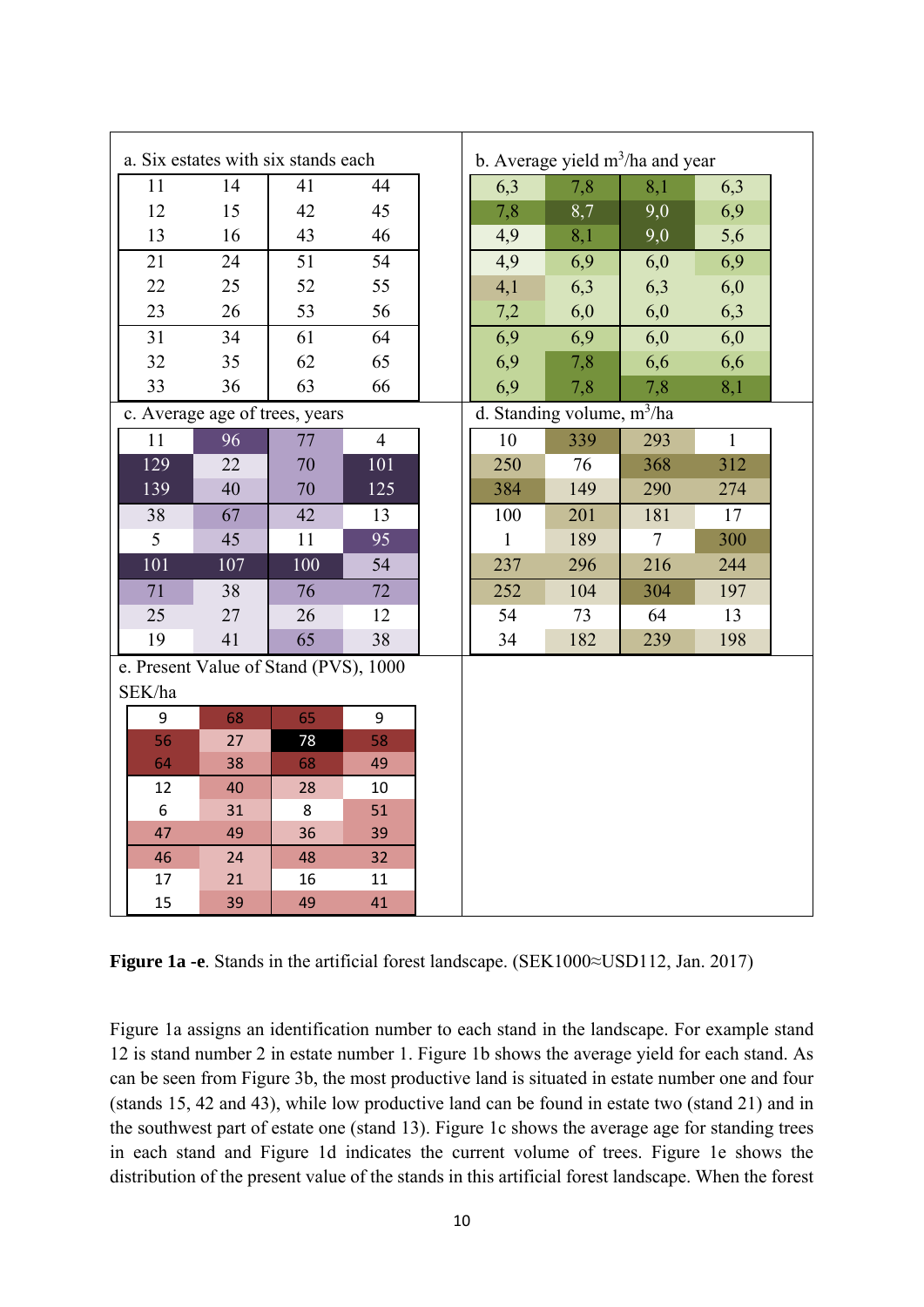owners' rights to freely use the forest land for production of timber is constrained, the change in present value is an estimation of the opportunity costs that are imposed on the forest owner. The present values in Figure 1e are calculated without concerns about biodiversity beyond the 5% set aside per stand implied by the Swedish Forestry Act. As can be seen from Figure 1e the most valuable stands appear in the "northern" (upper) part of the landscape, specifically in estates one and four.

A first question was which effects a gradual increase of set-aside within each stand would have on the landscape´s total present value.

The subsequent questions focus on the financial effects of different landscape policy options. A general assumption for the simulation exercise is that amendments to the Swedish forest law allow forest owners, in a landscape context, to concentrate biodiversity increasing measures to one or a few larger areas. Moreover, we assume that it is possible to identify sets of stands that will increase biodiversity more, if set-aside, than the old approach did.

The simulation includes five scenarios: A Baseline and then two scenarios termed Area1 and Area2 in which the total conservation area is maintained equal to the Baseline. In two further scenarios, PV1 and PV2, the present value of the landscape is maintained equal to the Baseline. We compare each of the scenarios to the Baseline and assess whether the Kaldor-Hicks efficiency criterion is fulfilled. To do this, in a first step we simply check whether the net change in the present value of stands is positive or negative at the landscape scale. In case it is positive or zero, we further compute whether it is possible to compensate, within a reasonable time frame and under consideration of a 3% interest rate, the losses in present value of those who must set aside more forest land with the gains in expected yearly income after taxes incurred by forest owners who set aside less.

**Baseline scenario**: This scenario corresponds to the current situation in Sweden. From each stand 5 %, or 0.25 ha of land are set-aside for biodiversity conservation. This amounts to 1.5 ha for each estate, or 9 ha for the whole landscape. The forest owner decides on the location of the set-aside area in each stand. The present value for the entire landscape in this scenario is SEK 6,520,580.

**Scenario Area1**: In this scenario 9 ha are chosen from the most productive stands because of their biodiversity qualities. The scenario assumes that biodiversity is positively correlated with timber productivity. In Ranius et al. (2005) and in Ekvall et al. (2013) a positive correlation between produced volume of dead wood and timber productivity has been demonstrated.

**Scenario Area2**: In this scenario 9 ha are primarily chosen from the least productive stands for their low opportunity costs.

**Scenario PV1**: Stands are selected to maximize the average volume of coarse woody debris (CWD) while maintaining the present value of the landscape equal to the present value of the Baseline scenario<sup>1</sup>. Biodiversity is here defined as the production of coarse woody debris

 <sup>1</sup> The solution of the different scenarios is carried out by using traditional nonlinear optimization with a steepest descent approach.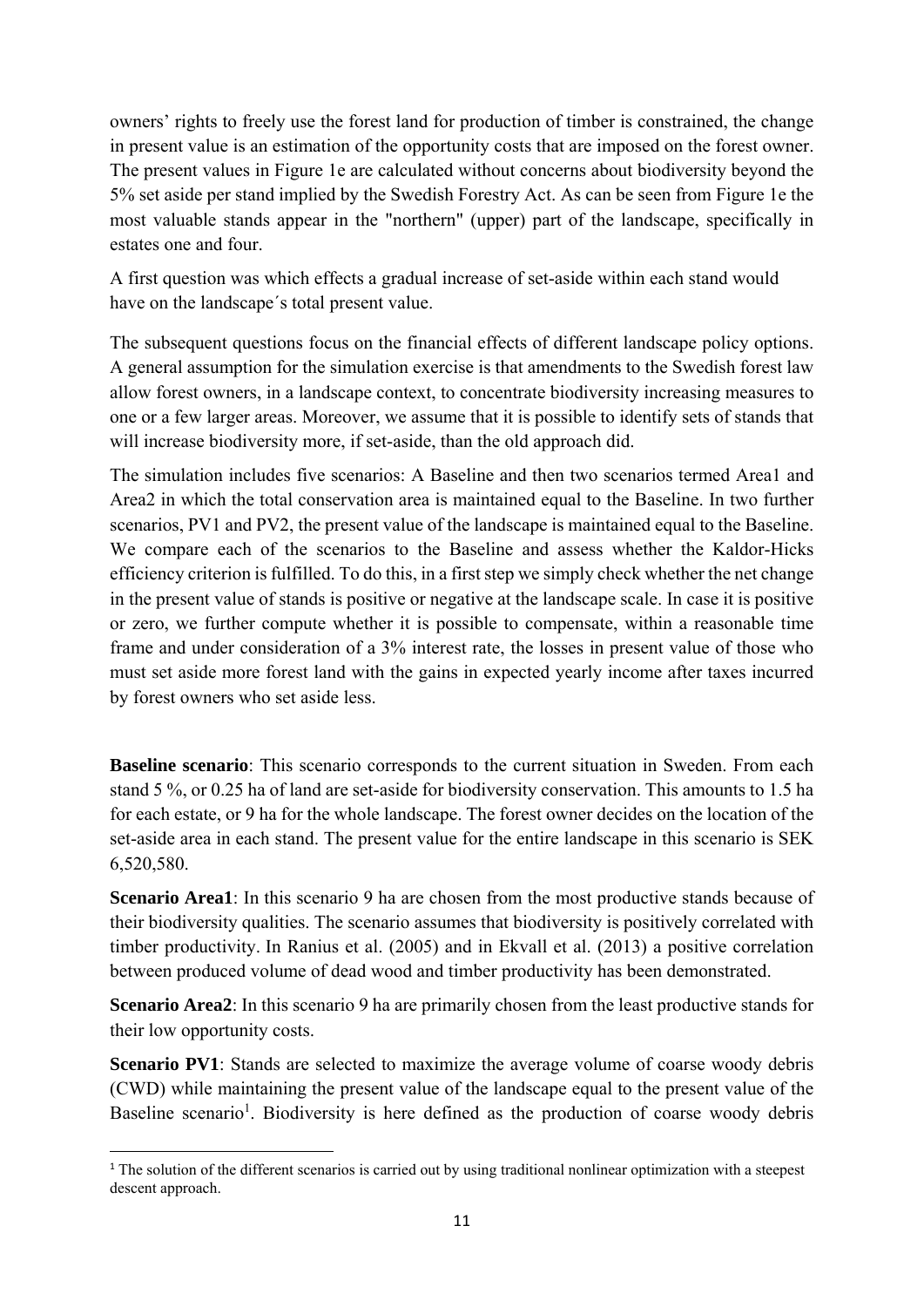(CWD), which also can be simulated using the Plan33 software. The simulation is based on previous research presented in Ranius et al. (2005).

**Scenario PV2**: Stands are selected to maximize the total set-aside area in the landscape while maintaining the total present value equal to the present value of the Baseline scenario.

## **3. Case study results**

## **3.1 Workshop survey**

The survey conducted with Swedish forest stakeholders revealed that, on average, the forest owners gave most points to the first answer option, indicating a strong desire to influence the choice of the location of the forest reserve sites (Figure 2). This is in line with previous findings on land owners' preferences for participation in conservation site selection (Pouta et al. 2002; Watzold and Schwerdtner 2005; Blicharska et al. 2016). Interestingly, on average, this was of lesser importance to the members of the administration. This could point to room for negotiation and compromise in a positive sense when it comes to planning reserve sites in a landscape approach. However, overall, achieving the goal of creating networks of protected forest areas that are continuous and sustainable seemed to be most important for the members of the administration. This option was also given most weight by the group of academics and the group of "others". The option addressing vertical equity received second most weight by the forest owners. By contrast, this option received least weight from the administration representatives.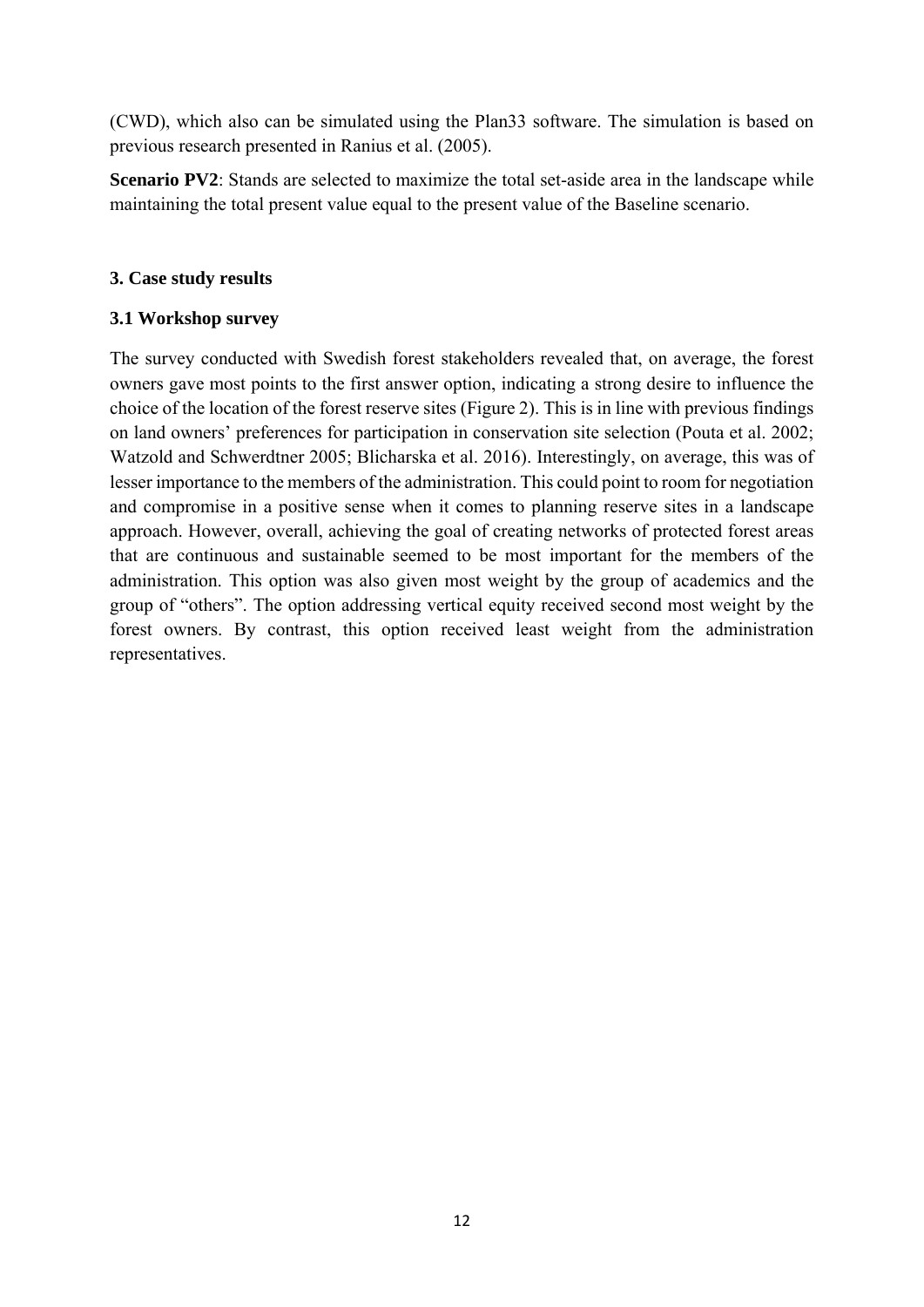

Legend to options: 1) You can influence the choice of the location of the protected area. 2) Networks of protected forest areas are created that are continuous and sustainable. 3) The forest policy is long‐ sighted and consistent and thus there are long timespans between changes. 4) The forest policy provides room for new conservation ideas from forest owners. 5) The selection of the protected areas is taken as efficiently as possible to keep the administrative costs for the forest owners low. 6) The economic burden of creating protected areas in the forest is borne by the Swedish taxpayers in general as far as possible and not by the forest owners. 7) The economic burden of creating protected areas in the forest – to the extent it is borne by the forest owners – is distributed equally.

Figure 2: Workshop results on relative importance of different policy characteristics (Academic n = 6, Administration n = 7, Forest owner n = 2, Other conservation related n = 5)

Regarding the interpretations of what an "equal" distribution of burdens is (Figure 3), there seems to be little consensus. Although relating burdens to forest area was only seen as a solution to create equality by one person from the group of academics, there is no clear preferred choice among the other three options. Interestingly, the three forest owners that answered this question each responded differently. However, the workshop sample may simply be too small to detect patterns.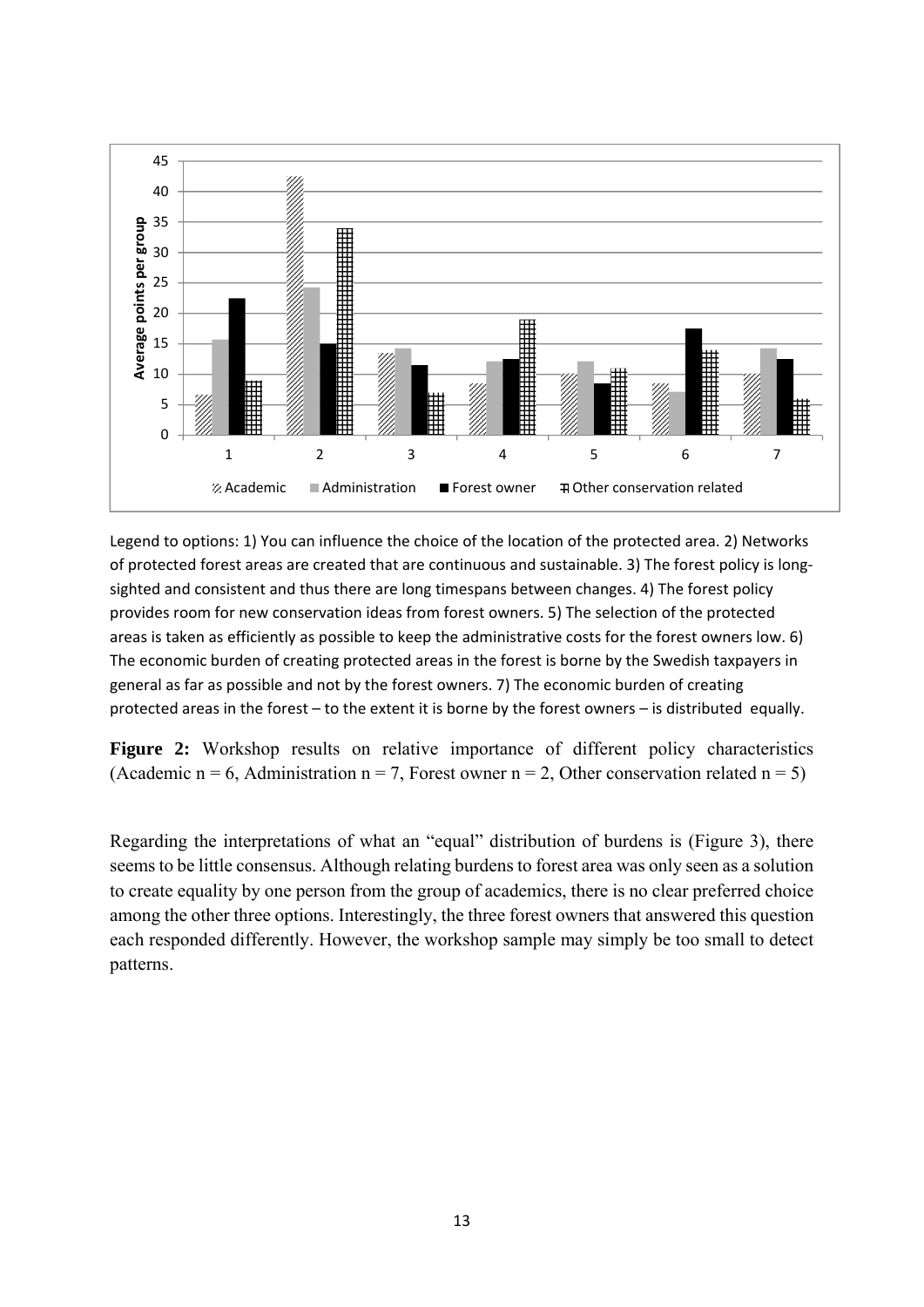

**Figure 3:** Workshop results on interpretations of "equal" distribution of the economic burden of creating protected areas in the forest (Academic  $n = 5$ , Administration  $n = 7$ , Forest owners  $n = 3$ , Other conservation related  $n = 3$ )

### **3.2 Simulation results**

### 3.2.1 Gradual increase of set-aside

The first question for the simulation concerned the effects of a gradual increase of the percentage of set-aside area in each stand. Figure 4 shows these effects on a typical stand with an average annual growth of 6.0 m3/ha and a stand age of 100 years. The cost of setting aside an increasing percentage of a stand´s area for the benefit of increased biodiversity results in a linear decrease in present value. Although the actual set aside curve looks linear, for other stand data it could also be concave or convex.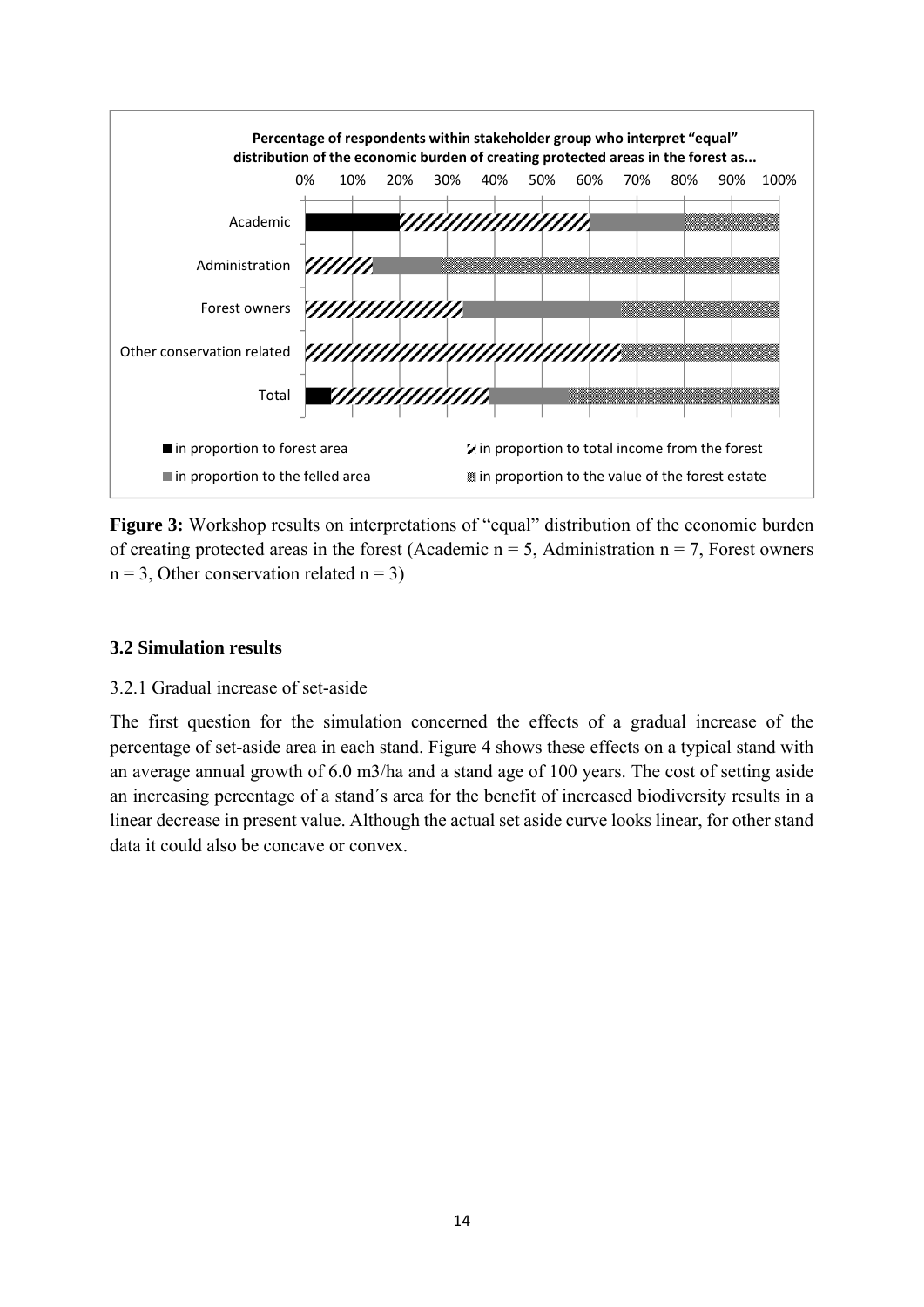

**Figure 4**. Effects of a gradual increase of set-aside on each stand on landscape's total present value

The shape of the actual decrease curve is unique for each stand and it is influenced by fixed costs hidden in the net revenues of harvesting and silvicultural measures. Fixed cost will not change proportionally to changes in productive stand area. Figure 4 shows that the deviation between a proportional and the actual decrease will increase as the set-aside areas increase. Observe the actual decrease curve crossing the x-axis at 88 percent relative area set-aside. Continued commercial timber production in this stand beyond this breakeven point would be a financial loss, i.e. if you set-aside 88% there is no profitability in timber production on the remaining part of the stand due to fixed costs. When no area is set-aside the total present value of the 36 stands will be about SEK 6,913,900 and when all forest owners are assumed to have complied with existing legislation and set-aside at least 5% of each stand´s area the total PVS will amount to SEK 6,520,580. The difference between these totals is SEK 393,320 or about 5.7 %.

#### 3.2.2 Scenario simulation

The financial effects on the six estates of scenarios Area1 and Area2 in comparison to the Baseline are presented in Table 2. The delta sign denotes a difference between the respective scenarios vis-à-vis the Baseline scenario. A negative number implies a loss vis-à-vis the Baseline scenario.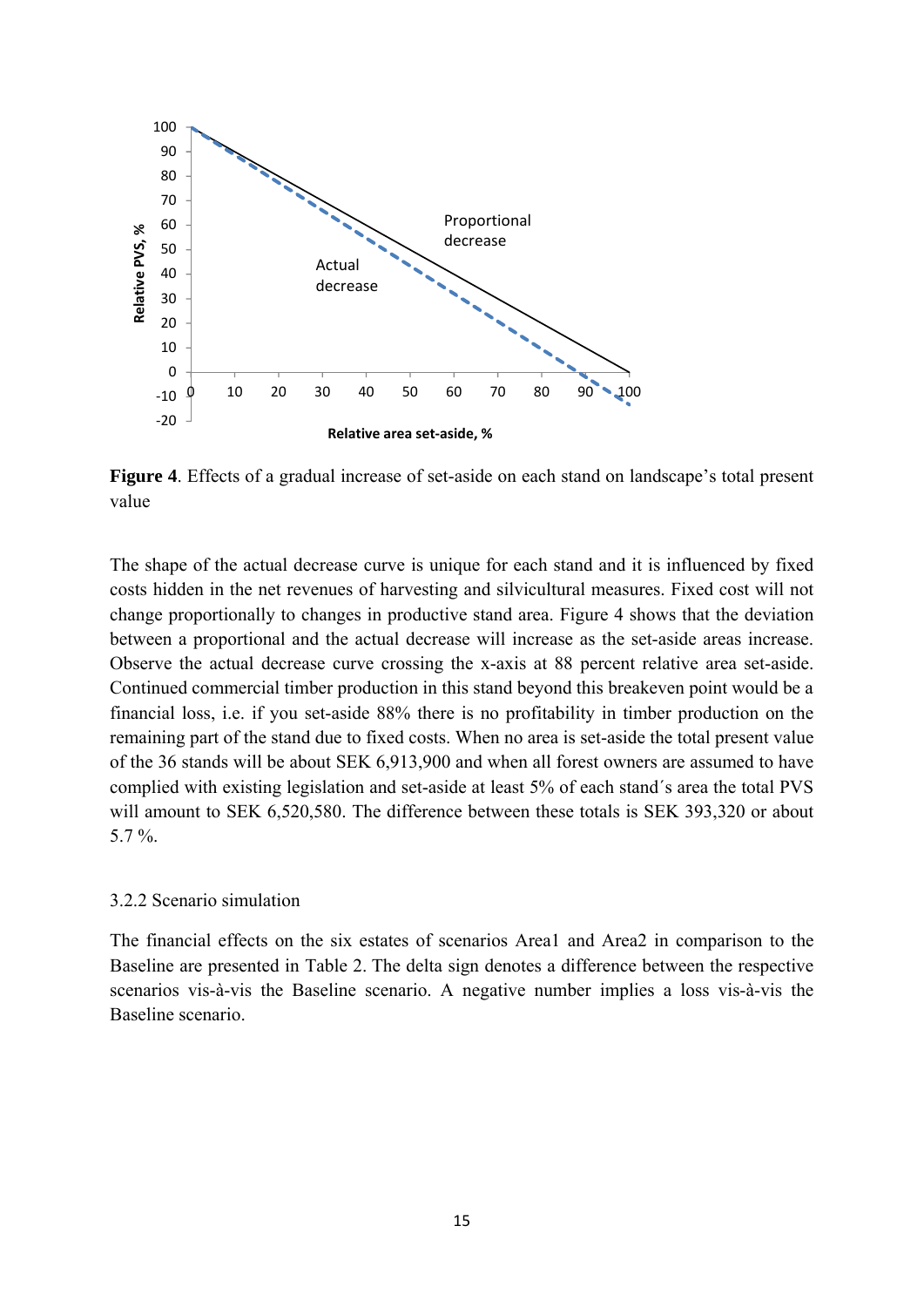|                | <b>Baseline</b> |                          |            | Area1            |                    |              | Area2            |                    |              |
|----------------|-----------------|--------------------------|------------|------------------|--------------------|--------------|------------------|--------------------|--------------|
| Estate         | SA,<br>ha       | <b>EYIAT</b><br>per year | <b>PVS</b> | SA,<br>ha        | ΔΕΥΙΑΤ<br>per year | $\Delta$ PVS | SA,<br>ha        | ΔΕΥΙΑΤ<br>per year | $\Delta$ PVS |
| $\mathbf{1}$   | 1.5             | 39327                    | 1310895    | $\boldsymbol{0}$ | 2372               | 79072        | $\boldsymbol{0}$ | 2372               | 79072        |
| $\overline{2}$ | 1.5             | 27734                    | 924459     | $\boldsymbol{0}$ | 1673               | 55762        | 9                | $-1105$            | $-36831$     |
| 3              | 1.5             | 24115                    | 803817     | $\boldsymbol{0}$ | 1455               | 48485        | $\boldsymbol{0}$ | 1455               | 48485        |
| $\overline{4}$ | 1.5             | 49124                    | 1637474    | 9                | $-20082$           | $-669411$    | $\boldsymbol{0}$ | 2963               | 98771        |
| 5              | 1.5             | 25829                    | 860950     | $\boldsymbol{0}$ | 1558               | 51932        | $\boldsymbol{0}$ | 1558               | 51932        |
| 6              | 1.5             | 29490                    | 982984     | $\boldsymbol{0}$ | 1779               | 59293        | $\boldsymbol{0}$ | 1779               | 59293        |
| Landscape      | 9               | 195617                   | 6520580    | 9                | $-11246$           | $-374868$    | 9                | 9022               | 300721       |

**Table 2**: Financial consequences for the three scenarios denoted Baseline, Area1 and Area2.

SA= Set aside; PVS = Present Value of Stands; EYIAT = Expected Yearly Income After Tax; ΔEYIAT = Change in EYIAT relative to Baseline; ΔPVS = Change in PVS relative to Baseline (all monetary values in SEK)

In scenario Area1 nine hectares only situated in estate 4 have been used for biodiversity increasing purposes. Since these stands are very valuable for timber production, the financial loss for the forest owner will be considerable. The expected yearly income after taxes, ΔEYIAT, has decreased with 20,082 SEK/year which means a capital loss of SEK 669,411. On estates 1, 2, 3, 5 and 6, no biodiversity increasing measures are imposed, so both expected yearly income after taxes (EYIAT) and the forest capital (PVS) increase. The consequences for the entire forestry in the landscape will be a loss of income totaling 11,246 SEK/year, which corresponds to a total capital loss of SEK 374,868. Clearly, the loss in yearly income after taxes incurred by owner 4 cannot be compensated by the other owners' gains in yearly income after taxes.

In scenario Area2 nine hectares on estate 2 have been used for biodiversity increasing purposes. Since these stands are not so valuable for timber production, the financial loss for the forest owner will be moderate. The expected yearly income after taxes, ΔEIYAT, has decreased with 1,105 SEK/year, which corresponds to a capital loss of SEK 36,831. On estates 1, 3, 4, 5 and 6, no biodiversity increasing measures are imposed, so both expected yearly income after taxes (EIYAT) and the forest capital (PVS) increase. The consequences for the entire landscape will be a gain of income totaling 9,022 SEK/year, which means a total capital increase of SEK 300,721. The amount available for compensation totals SEK 10,123 per year. Without considering interest, the time needed for full compensation will be 3.6 years (36831/10123) and taking into account an interest rate of 3% the corresponding time increases to 3.9 years. Scenario Area2 thus fulfills the Kaldor-Hicks efficiency criterion when ecological benefits are disregarded.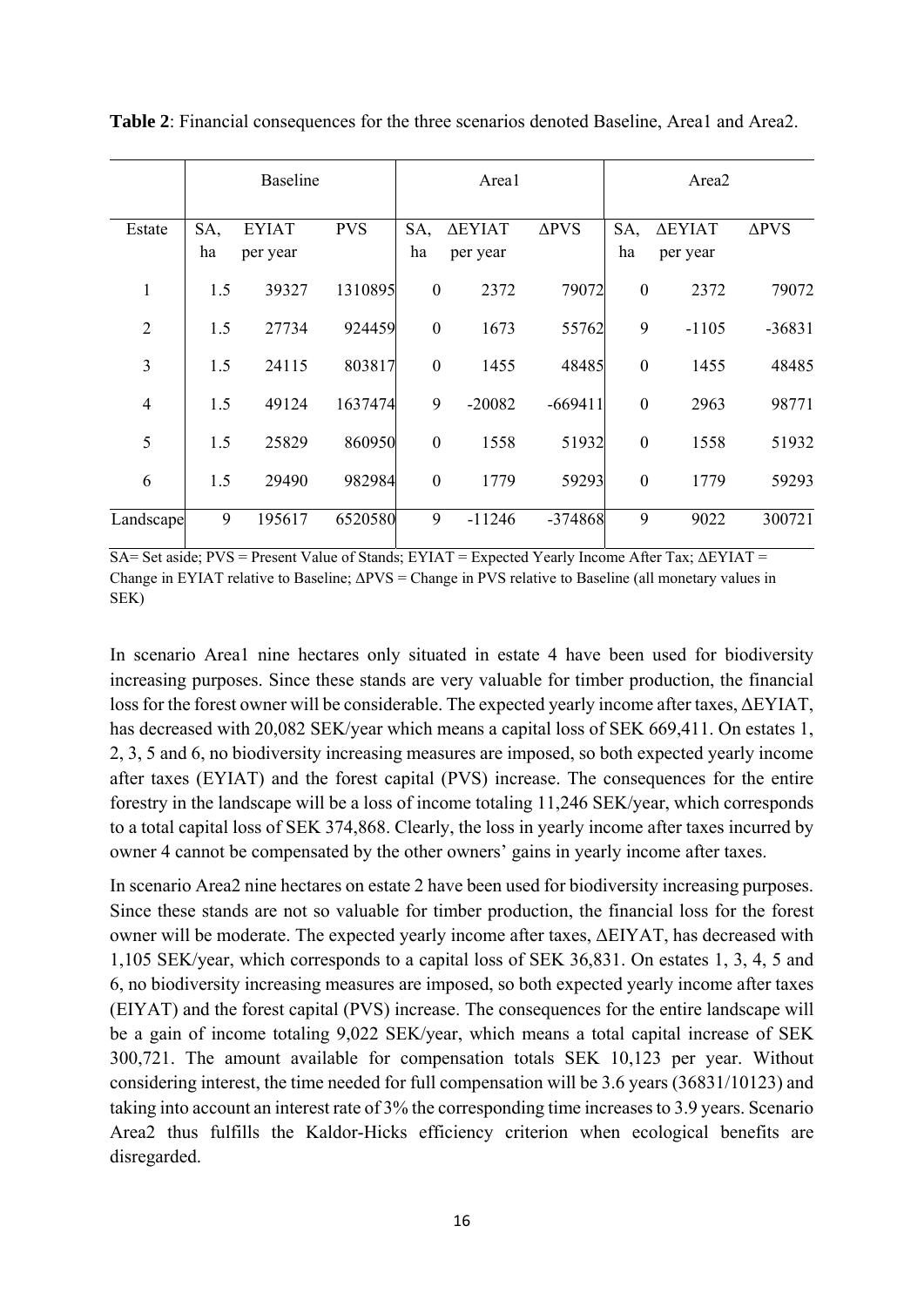However, not only the forest owners´ income and wealth are affected when implementing the different scenarios. The production of commercial timber, expressed as average yield, and the average volume of dead wood (Coarse Woody Debris) are affected as well. The volume of CWD in forest stands is considered, by many ecologists, a valuable substrate promoting biodiversity (Ranius et al. 2005).

| $(1)$ Scena-<br>rio | $(2)$ SA,<br>ha   | (3)<br>$\#$ of<br>parcels | (4)<br>AY,<br>$m^3/ha$<br>& yr | (5)<br>EYIAT,<br>per year | (6)<br><b>PVS</b>   | (7)<br>CWD,<br>m <sup>3</sup> |                                                                   |                        |                                                     |
|---------------------|-------------------|---------------------------|--------------------------------|---------------------------|---------------------|-------------------------------|-------------------------------------------------------------------|------------------------|-----------------------------------------------------|
| Baseline            | $\boldsymbol{9}$  | 36                        | 6,48                           | 195617                    | 6520580             | 1608                          |                                                                   |                        |                                                     |
|                     | $\Delta\text{SA}$ |                           | $\Delta \text{AY}$             | ΔΕΥΙΑΤ                    | $\Delta \text{PVS}$ | $\Delta{\rm CWD}$             | (8)<br><b>ΣΔΕΥΙΑΤ</b><br>for all<br>ΔΕΥΙΑΤ<br>$>0$ , SEK/<br>year | (9)<br>Losses<br>(PVS) | (10)<br>Annuity<br>(payback<br>time is 10<br>years) |
| Area1               | $\boldsymbol{0}$  | $\mathbf{1}$              | $-0,11$                        | $-11246$                  | -374868             | 237                           | 8836                                                              | $-669411$              | 78475                                               |
| Area <sub>2</sub>   | $\boldsymbol{0}$  | $\,1\,$                   | 0,12                           | 9022                      | 300721              | $-444$                        | 10127                                                             | $-36831$               | 4318                                                |
| PV1                 | $\mathfrak{Z}$    | $\mathfrak{Z}$            | $-0,04$                        | $\boldsymbol{0}$          | $\boldsymbol{0}$    | 462                           | 2899                                                              | $-96622$               | 11327                                               |
| PV <sub>2</sub>     | 28                | 6                         | $-0,88$                        | $\boldsymbol{0}$          | $\boldsymbol{0}$    | $-57$                         | 2899                                                              | $-96622$               | 11327                                               |

Table 3. Landscape-scale consequences in terms of finance and production by scenario

SA= Set Aside; AY= Average Yield; EYIAT = Expected Yearly Income After Tax; ΔEYIAT = Change in EYIAT relative to Baseline; PVS = Present Value of Stands; ΔPVS = Change in PVS relative to Baseline (all monetary values in SEK); CWD= Coarse Woody Debris

Similar to Table 2, Table 3 compares the four scenarios to the Baseline and adds several additional aspects. The third column indicates the number of parcels, i.e. individual or lumped but non-aligning stands, on which biodiversity promoting measures are carried out. In column 4, average yield  $(AY, m^3/ha$  and year), indicates the average growth per hectare and year of trees of commercial value. For instance, when valuable or large areas are set-aside, then the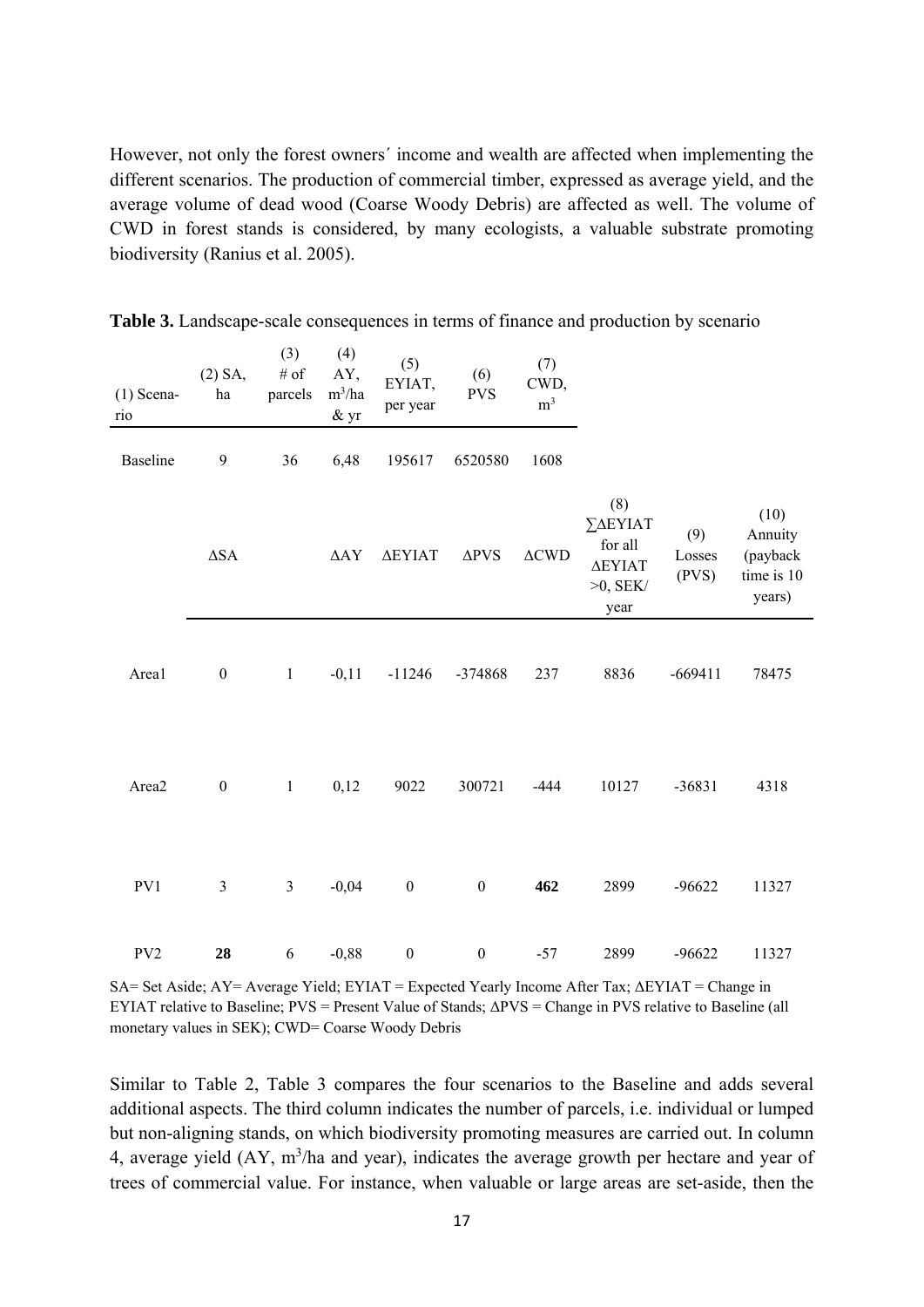average annual yield per hectare (AY) value is diminishing. Column 7 informs on the average volume of CWD. It is calculated according to functional relationships developed in Ekvall et al. (2013) who also show that the volume of CWD is positively correlated with average yield. Productive land produces more CWD.

In scenario PV1 the volume of CWD is maximized while forcing the financial value of timber production to remain at the same level as in the Baseline scenario. Compared to the Baseline scenario, this results in an increase of the volume of CWD by 462 m3 (29%) and the set-aside area by 3 hectares (33%). In Scenario PV2 the set-aside area is maximized while again maintaining the financial value of timber production equal to its value in the Baseline scenario. The outcome of this scenario is an increase of the set-aside area by 28 hectares (411%) and a decrease of the volume of CWD by 57 m3 (-4%). The downside is that the average timber production decreases by 0.88 (-14%) m3/ha and year. In terms of connectivity the Baseline scenario contains 36 dispersed parcels. Scenarios PV1 form only three parcels and PV2 form six parcels while in scenarios Area1 and Area2 there is only one parcel consisting of aligning stands.

In all scenarios it is assumed that each stand, not affected by a biodiversity promoting measure, can be tended for maximum commercial timber production, which increases the yearly income for many forest owners. Summing all these increased incomes for all stands in the landscape constitutes the yearly pay potential, which is noted in column (8) of Table 3. Ideally the yearly pay potential might then be used to compensate forest owners suffering from capital losses due to biodiversity increasing measures. These losses are noted in Column (9). Finally, in column 10 an annuity with a payback time of 10 years is computed, assuming a 3% interest rate. It corresponds to the total loss of capital for all forest owners in the landscape. If this value is smaller or equal to the pay potential in column (8), it is possible to meet the Kaldor-Hicks efficiency criterion within 10 years. As has already been established above, it is not possible to meet this criterion for scenario Area1 while it is possible for Area2. Moreover, the data reveal that it is not possible to achieve full compensation within 10 years for scenarios PV1 and PV2.

These relationships are illustrated in Figure 5. The lines indicate the annuity that is necessary to compensate for a certain loss (PVS) within a certain timespan. For each of the scenarios the loss that needs to be compensated and the landowners' aggregated positive ∆EYIAT, i.e. the annual pay potential within that scenario is depicted. As can be seen only the point for scenario Area2 is well below the 10year line, indicating that the loss can be compensated within 10 years. Note that for scenarios PV1 and PV2 the financial value of timber production within the entire landscape remains equal to the Baseline scenario. As can be seen from Fig. 5, it would take approximately 100years to achieve the full compensation, and thus to meet the Kaldor-Hicks efficiency criterion.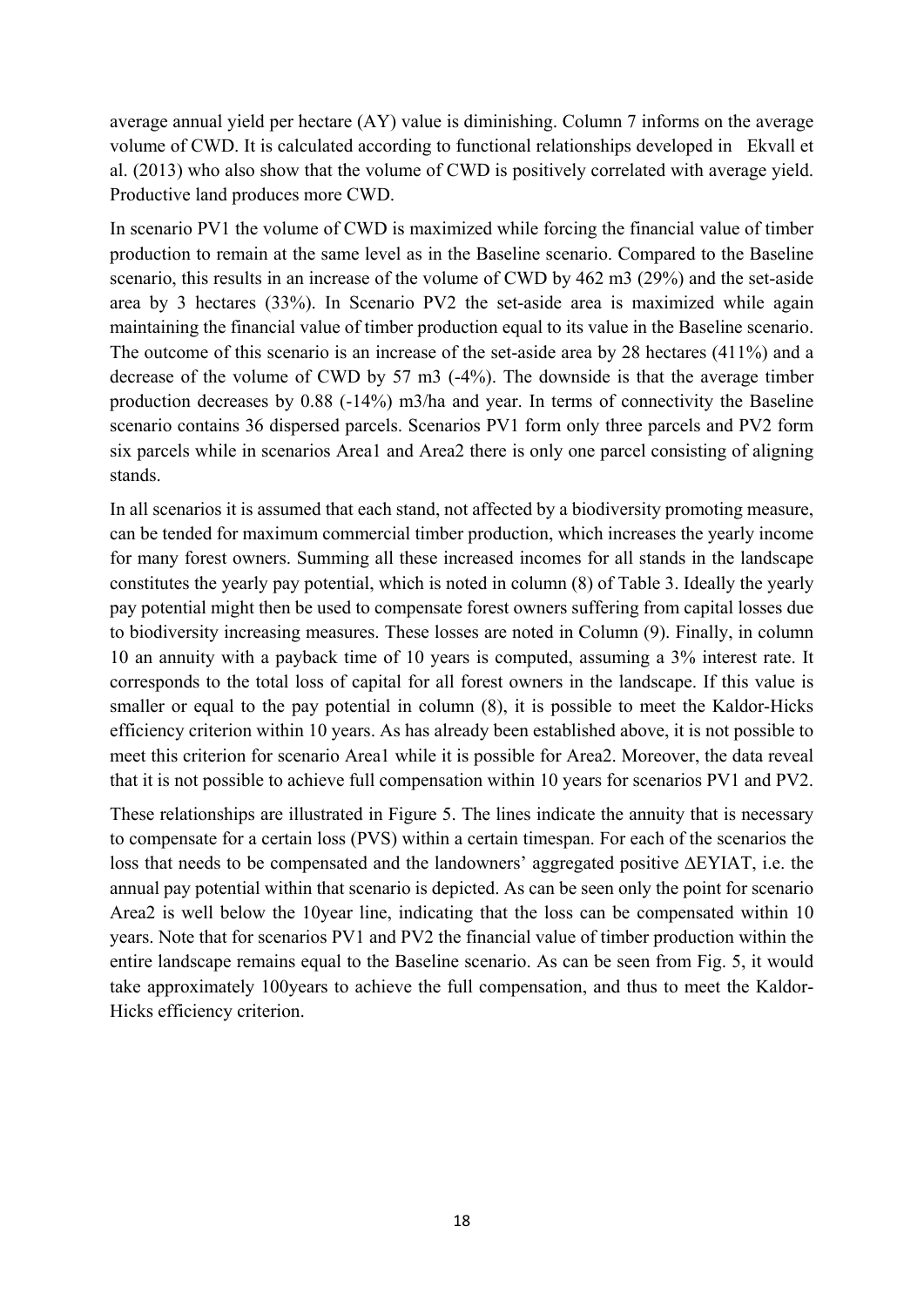

**Figure 5:** Required annuity and PVS

If forest owners and policy makers could choose among these scenarios, we assume that forest owners would opt for Area2 because they can set-aside the least productive stands and compensation of losses is achievable within a reasonable timeframe. The forest owners´ second best option would supposedly be scenario PV2, in which they can choose stands that maximizes the set-aside area in the landscape. Policy makers interested in optimizing biodiversity values may rather prefer PV1, where ecologists assist forest owners in finding stands that increase the volume of CWD in the landscape or scenario Area1.

#### 3.2.3 Tax-fund system

The financial analysis above helped deduct the contributions that forest owners without constraints on timber production could pay to aliment a fund. The fund would then be used to compensate the forest owners with higher economic burdens. The computations were done with Plan33 which requires empirical data on more than 50 variables from each stand and around 200 additional variables related to regeneration, growth, harvesting, finance and economics (Ekvall, 2001). Although there are similar programs such as the "Stand Method" produced and published by the Swedish Land Survey Authority (National Land Survey of Sweden, 1988), these tools may be overly complicated for use in practice. An interesting question is thus whether a heuristic model, in the sense of a rule of thumb, with fewer variables could be used as second best option and what this would entail in terms of loss of precision. Four readily available field variables are tested for their ability to predict the present value of the model landscapes' stands; average yield  $(AY, m^3/ha$  and year), average age of trees  $(Age, years)$ , average diameter (Diam, cm) and volume of standing trees (Vol,  $m<sup>3</sup>/ha$ ). These variables were individually regressed against the stands' present values as computed by Plan33. Finally in a fifth model average yield and volume were jointly used as predictors. Table 4 presents the OLS results. The results from Table 4 indicate that indeed volume (model 4) as well as average yield and volume (model 5) can serve as reasonably good predictors of the detailed Plan33 results.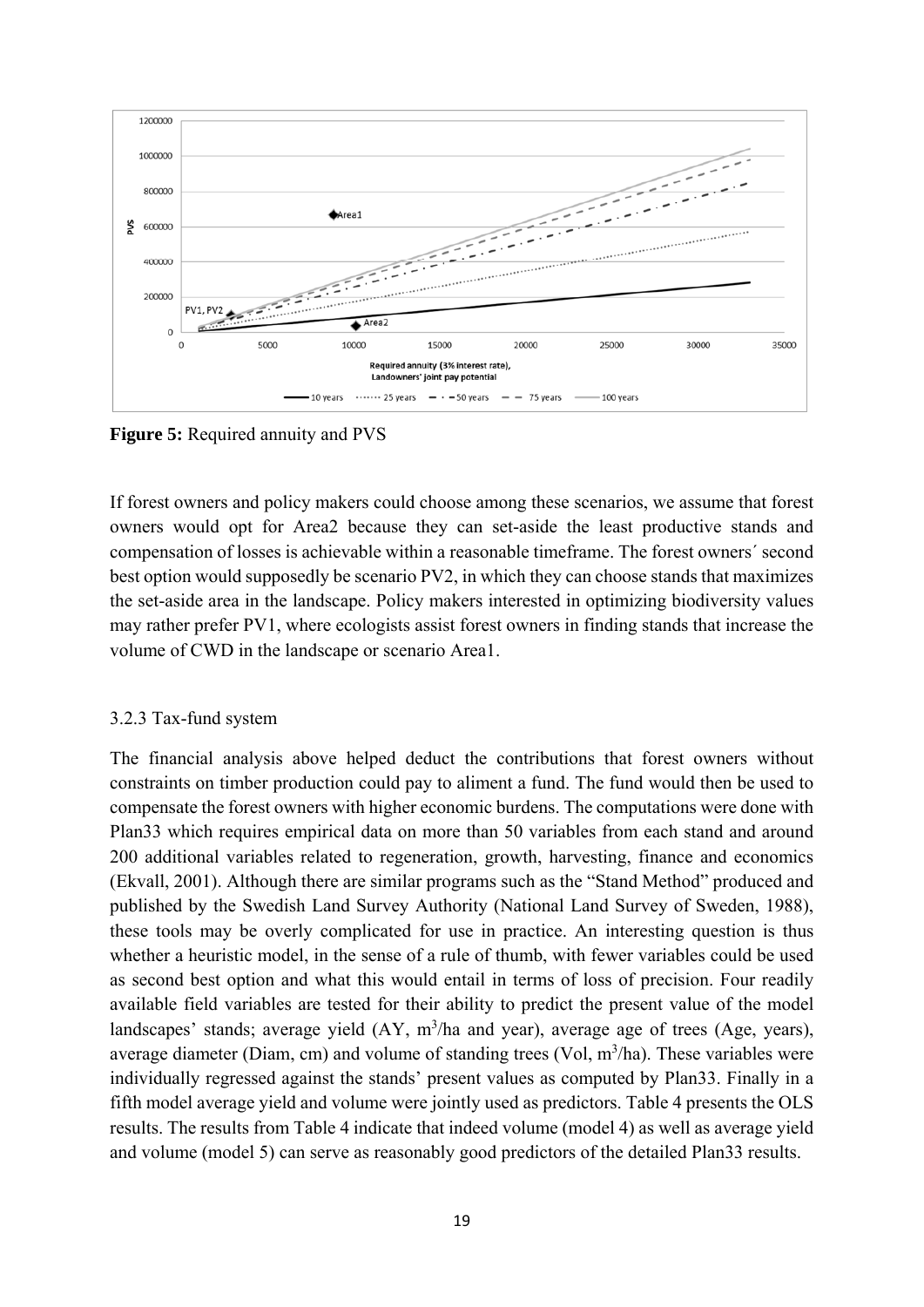| Variable                  | $\mathbf{1}$ | (2)        | (3)        | (4)        | (5)           |  |  |  |  |
|---------------------------|--------------|------------|------------|------------|---------------|--|--|--|--|
| AY                        | 6734.15**    |            |            |            | 4025.12***    |  |  |  |  |
|                           | (2537.1)     |            |            |            | (474.83)      |  |  |  |  |
| Age                       |              | 392.267*** |            |            |               |  |  |  |  |
|                           |              | (48.262)   |            |            |               |  |  |  |  |
| Diam                      |              |            | 1575.37*** |            |               |  |  |  |  |
|                           |              |            | (112.27)   |            |               |  |  |  |  |
| Vol                       |              |            |            | 149.379*** | 142.294 ***   |  |  |  |  |
|                           |              |            |            | (7.88)     | (4.57)        |  |  |  |  |
|                           |              |            |            |            |               |  |  |  |  |
|                           |              |            |            |            |               |  |  |  |  |
| constant                  | $-13037.3$   | 10346.2*** | 1962.87    | 6163.76*** | $-20038.5***$ |  |  |  |  |
|                           | (17545.0)    | (3315.6)   | (2507.7)   | (1681.7)   | (3235.9)      |  |  |  |  |
|                           |              |            |            |            |               |  |  |  |  |
| R-squared                 | 0.1716       | 0.6602     | 0.8527     | 0.9135     | 0.9728        |  |  |  |  |
| Adj. R-squared            | 0.1473       | 0.6502     | 0.8484     | 0.9110     | 0.9711        |  |  |  |  |
| ***n/0.01 **n/0.05 *n/0.1 |              |            |            |            |               |  |  |  |  |

**Table 4:** The ability of selected stand data to predict the present value of a stand

 ${\rm sp}$ <0.01, \*\*p<0.05, \*p<0.1

## **4. Discussion and conclusion**

Within the European Union, conservation strategies aimed at improving environmental connectivity, such as Natura2000 or the more recent Green Infrastructure Strategy, are often developed at the broad international level. However, we argue that success of these strategies to a large extent hinges on the implementation of policies at the national level, or perhaps ideally the landscape scale. This paper proposes a tax-fund system as conservation policy for heterogeneous landscapes. Heterogeneity here refers to circumstances when areas of high conservation value are unequally distributed across landowners. The results of our theoretical discussion and the outcomes of the simulation of financial effects show that there is no perfect solution for a tax-fund system, but that the policy needs to be tailored to the specific circumstances. Although the simulation with Plan33 requires a lot of detailed data, the paper finds that proxy variables can be used as simple substitutes. This means that there should be good opportunities for a forest authority to base a tax-fund system on readily available forest characteristics without a large loss of efficiency. However, special attention should be given to the questions (i) whether the policy is intended to be self-sustained among the landscape´s land owners or if the budget can be supplemented by general tax money and (ii) whether the landowners themselves select the conservation sites or if this selection is done by the relevant authority.

At first sight, landowners may always prefer a policy that is supplemented with external money. Indeed with additional external resources to compensate for losses, the set of options will become larger and it may also become easier to find a solution for the juxtaposition of set-aside and productive land. In the financial effects analysis only one out of four scenarios could function as self-sustained policy while the others required supplementary funds. However,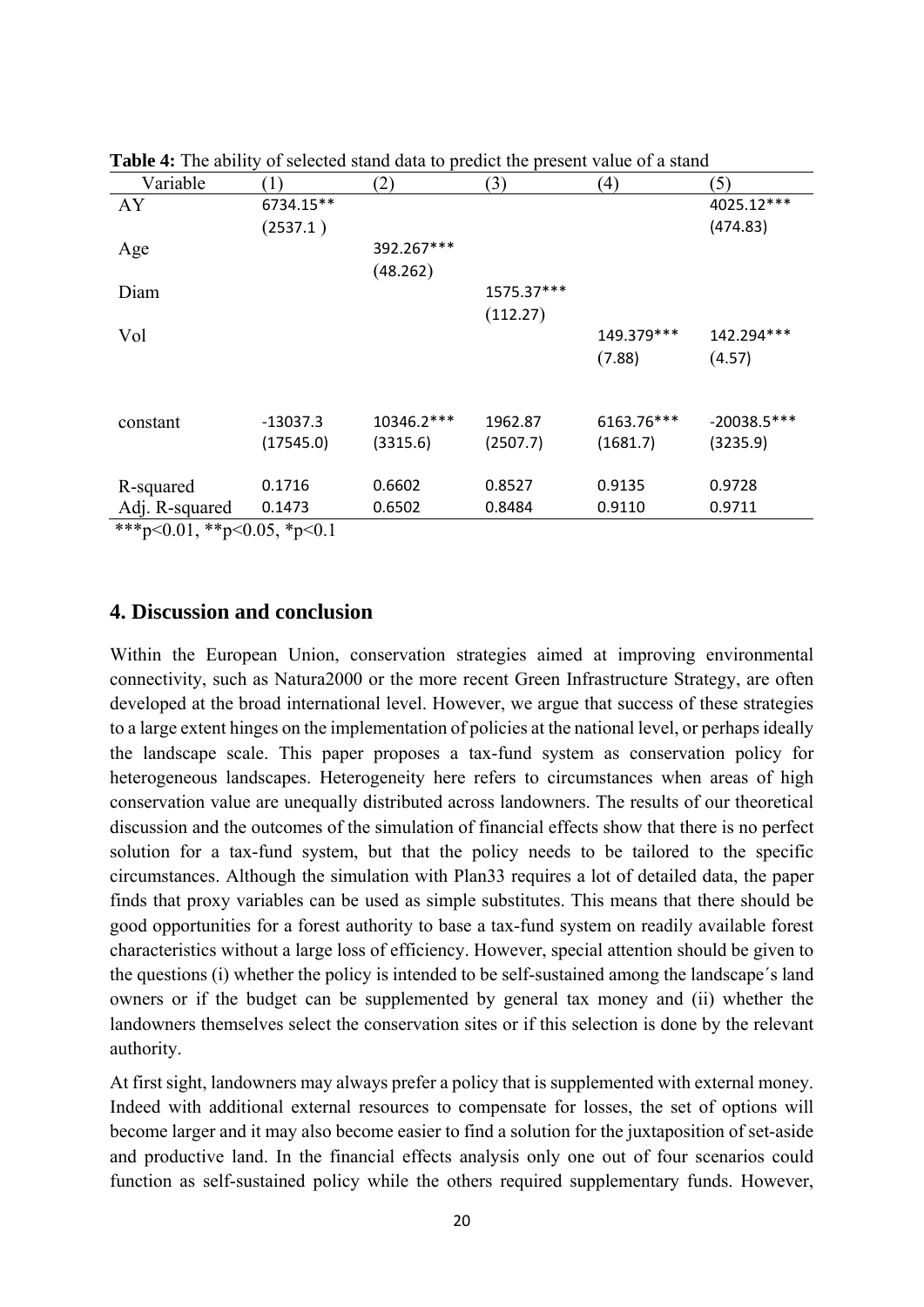landowners may appreciate a self-sustained solution if the policy is part of a voluntary environmental agreement (VEA) by the forest sector. In other contexts VEAs have been established when members of the conceding sector hoped to avert some more restrictive policy or could expect substantial public recognition (Arora and Cason, 1996). In the Swedish case, landowners are legally entitled to compensation. At the same time, the Swedish Forestry Act today does not allow for an effective enforcement even of the minimum legal requirements and possibilities to prosecute landowners for violations are highly limited in practice (Forsberg, 2012). For the Swedish case, this lack of pressure weakens prospects for a landscape-scale VEA.

The second question, whether the landowners or the relevant authority select the conservation sites, as could be seen from the simulation of the Swedish model landscape, can have major impacts on the environmental effectiveness of the program. In existing conservation schemes, the question on site selection has been answered differently. According to the Natura2000 regulations, the member states together with the Commission are obliged to select the areas that are to be included subject to ecological criteria. Thus in Sweden, biotopes of national importance are selected by ecologists on behalf of the government. In voluntary schemes such as for forest biodiversity conservation in Switzerland, forest owners decide whether or not they wish to enroll their land and the cantonal authority offers a compensation price based on given criteria (KAWA, 2016). The Finnish METSO scheme uses a two-step approach in the form of a reversed auction, where forest owners first place conservation bids for their land and the authorities then select stands into the program based on environmental and financial criteria.

However, it remains an interesting question for future empirical research how forest owners evaluate tradeoffs between a self-funded system and full freedom to choose conservation sites versus a government funded program with limited or no participation in site selection.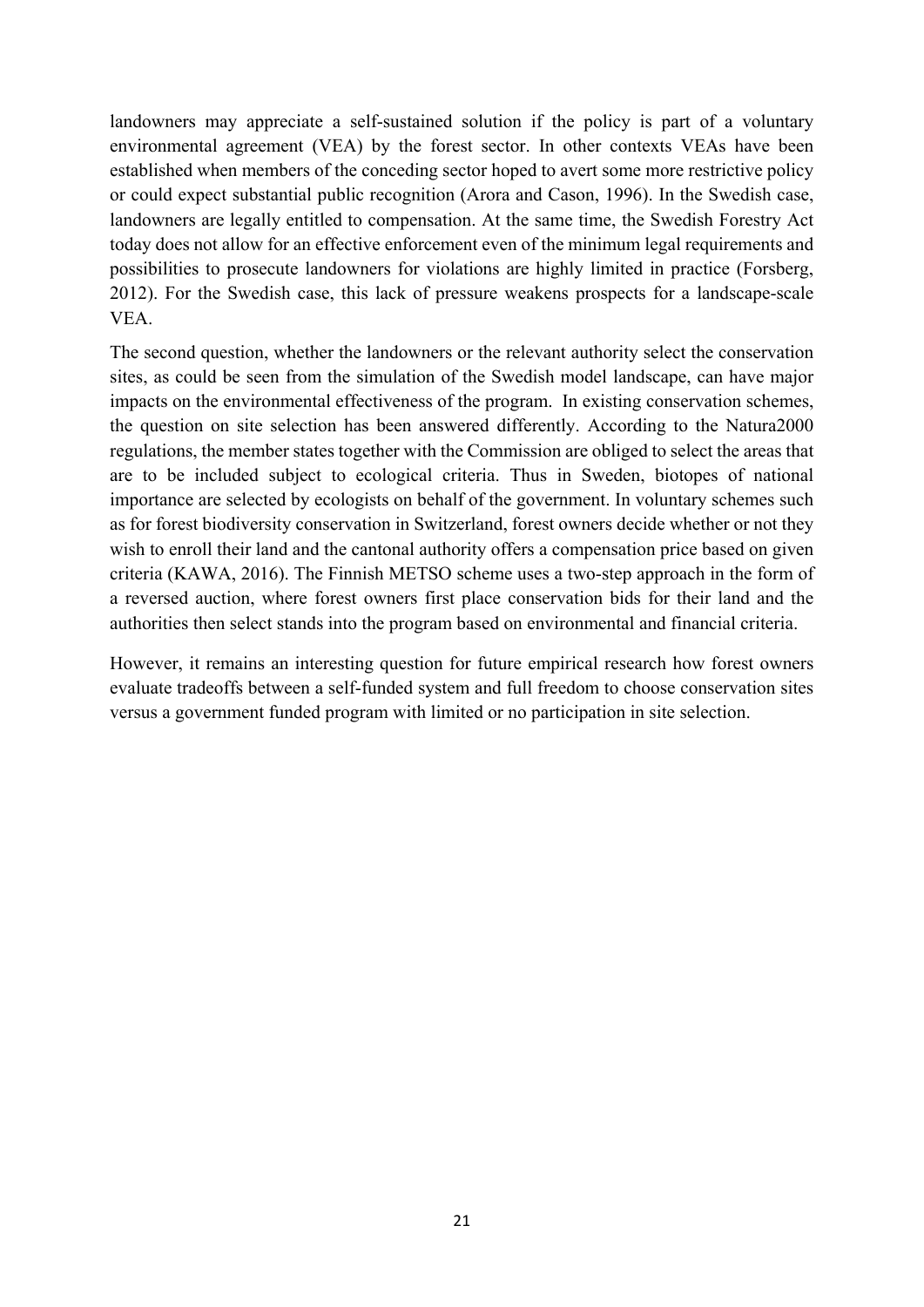## References

- Amacher GS, Ollikainen M, Koskela E (2009) Economics of forest resources. MIT Press, Cambridge, MA
- Bell A, Parkhurst G, Droppelmann K, Benton TG (2016) Scaling up pro‐environmental agricultural practice using agglomeration payments: Proof of concept from an agent‐based model. Ecological Economics 126:32–41. doi: 10.1016/j.ecolecon.2016.03.002
- Blicharska M, Orlikowska EH, Roberge J‐M, Grodzinska‐Jurczak M (2016) Contribution of social science to large scale biodiversity conservation: A review of research about the Natura 2000 network. Biological Conservation 199:110–122. doi: 10.1016/j.biocon.2016.05.007
- Drechsler M, Johst K, Wätzold F (2017) The cost‐effective length of contracts for payments to compensate land owners for biodiversity conservation measures. Biological Conservation 207:72–79. doi: 10.1016/j.biocon.2017.01.014
- Ekvall H (2001) Plan33 Ett verktyg för ekonomisk analys av skogsbruksföretagets virkesproduktion. Licentiate thesis, Report No. 123. Department of Forest Economics, Swedish University of Agricultural Sciences, Umeå [In Swedish, English abstract]
- Ekvall H (2014) Cost‐effectiveness of measures to improve biodiversity in Swedish forests, Faculty of Forest Science, Swedish University of Agricultural Sciences,
- Ekvall H, Bostedt G, Jonsson M (2013) Least‐cost allocation of measures to increase the amount of coarse woody debris in forest estates. Journal of Forest Economics 19(3):267–285. doi: 10.1016/j.jfe.2013.05.002
- Fahrig L (2003) Effects of Habitat Fragmentation on Biodiversity. Annu. Rev. Ecol. Evol. Syst. 34(1):487–515. doi: 10.1146/annurev.ecolsys.34.011802.132419
- Ferraro PJ, Kiss A (2002) Direct Payments to Conserve Biodiversity. Science 298(5599):1718–1719. doi: 10.1126/science.1078104
- Gong P, Löfgren K‐G (2013) Forest Taxation. In: Shogren JF (ed) Encyclopedia of energy, natural resource, and environmental economics. Elsevier, London, pp 176–182
- Haddad NM, Brudvig LA, Clobert J, Davies KF, Gonzalez A, Holt RD, Lovejoy TE, Sexton JO, Austin MP, Collins CD, Cook WM, Damschen EI, Ewers RM, Foster BL, Jenkins CN, King AJ, Laurance WF, Levey DJ, Margules CR, Melbourne BA, Nicholls AO, Orrock JL, Song D‐X, Townshend JR (2015) Habitat fragmentation and its lasting impact on Earth's ecosystems. Sci Adv 1(2):e1500052. doi: 10.1126/sciadv.1500052
- Hasund KP (2013) Indicator-based agri-environmental payments: A payment-by-result model for public goods with a Swedish application. Land Use Policy 30(1):223–233. doi: 10.1016/j.landusepol.2012.03.011
- Juutinen A, Mäntymaa E, Mönkkönen M, Svento R (2008) Voluntary agreements in protecting privately owned forests in Finland — To buy or to lease? Forest Policy and Economics 10(4):230– 239. doi: 10.1016/j.forpol.2007.10.005
- Koskela E, Ollikainen M, Pukkala T (2007) Biodiversity policies in commercial boreal forests: Optimal design of subsidy and tax combinations. Forest Policy and Economics 9(8):982–995. doi: 10.1016/j.forpol.2006.09.003
- National Land Survey of Sweden (1988) Beståndsmetoden för skogsvärdering. Rapport 1988: 1 3. Gävle
- Palmer C (2011) Property rights and liability for deforestation under REDD+: Implications for 'permanence' in policy design. Ecological Economics 70(4):571–576. doi: 10.1016/j.ecolecon.2010.10.011